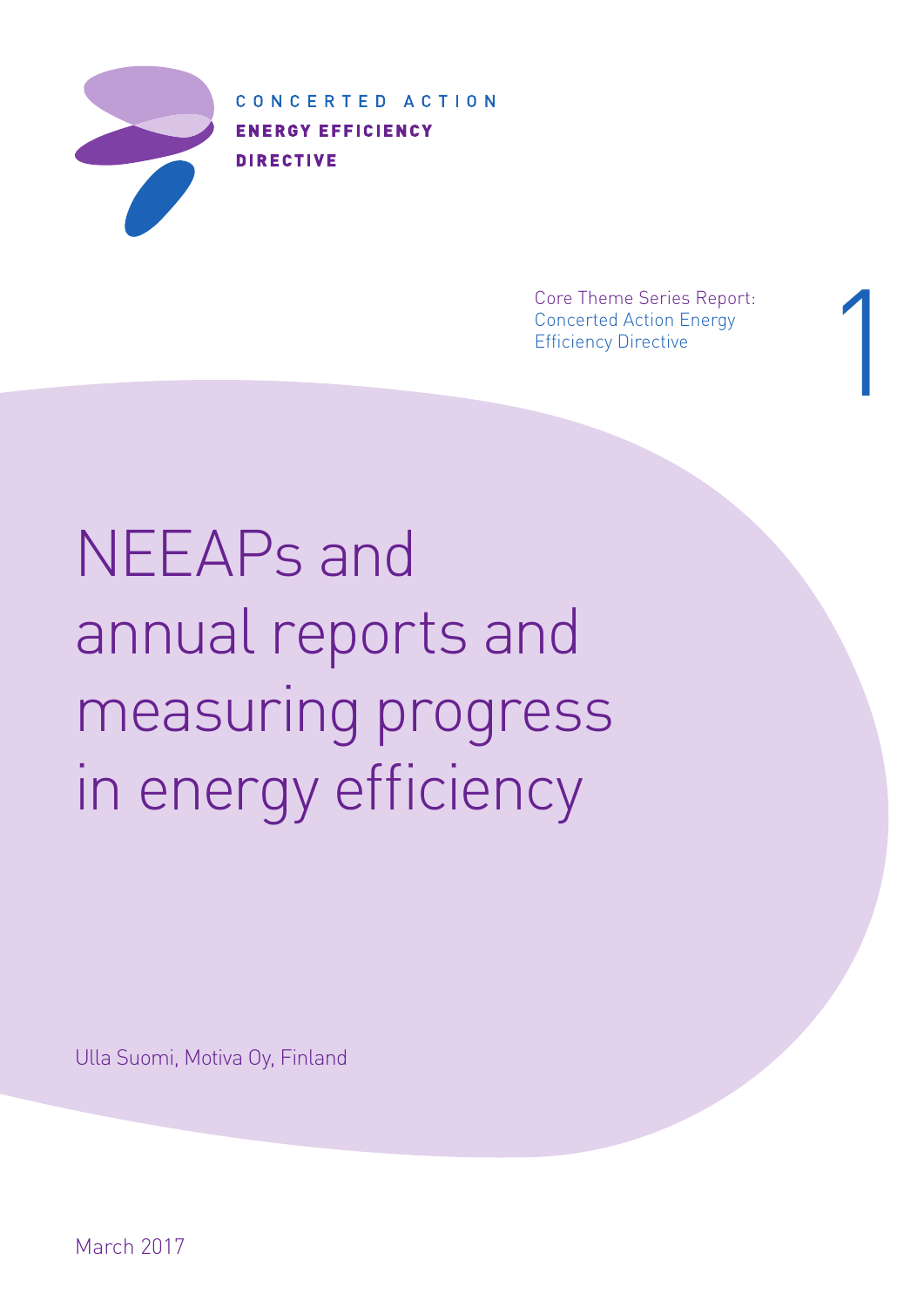# **Contents**

| $\mathbf{1}$ | Introduction and context                                                        |    |
|--------------|---------------------------------------------------------------------------------|----|
| 2            | Overview of EED reporting-related requirements                                  | 5  |
| 3            | Overview of the 1st annual report and processing<br>the 1st EED NEEAPs for 2014 | 9  |
| 4            |                                                                                 | 13 |
| 5            |                                                                                 | 14 |
| 6            |                                                                                 | 18 |
| 7            | Monitoring and verification for EE measures in MS.                              | 22 |
| 8            | NEEAPs - what actions are working and how do you know it?                       | 23 |
| 9            | Article 4 building renovation strategies – good practices                       | 27 |
| 10           | 2nd EED NEEAPs for 2017 and the future of planning                              |    |
|              | and reporting obligations.                                                      | 31 |
|              |                                                                                 | 32 |
|              | Legal disclaimer                                                                | 36 |

In 2013-2014, this work sought to provide a comprehensive overview and timeline for all reporting requirements, as well as notifications, assessments, publishing etc. mentioned in the Energy Efficiency Directive. The aim was also to provide an overview of the target setting required by the EED in the first annual report, and the methodologies planned for reporting achievements in the 1st EED National Energy Efficiency Action Plans (NEEAPs).

In 2014, MS were asked to report on new or updated energy efficiency measures that fulfil EED requirements. Behavioural measures employed to achieve energy efficiency across the Member States and methods for measuring energy savings achieved via soft measures were also covered. The theme was continued in autumn 2015 when MS were asked to provide examples of measures or programmes for which specific evidence of an impact has been developed (i.e. some evidence that the measures are working and contributing to energy savings targets).

In spring 2015, the aim was to investigate how MS understood and responded to the EED requirement to include analysis of energy trends in sectors where energy consumption remains stable or is growing, in annual reports. A further aim of the work was to gain understanding of the requirements necessitated by the terminology 'monitoring and verification' and 'measurement, control and verification systems'.

MS were required to produce their first EED Article 4 long-term building renovation strategies by April 2014. Ongoing work related to the assistance documents for MS was presented in autumn 2013. MS shared their experiences of generating their first renovation

# Introduction and context

strategies in spring 2014. This was followed in spring 2016 by an overview of the assessment of the first longterm building renovation strategies and identification of MS good practices found in those first strategies.

In autumn 2016 a retrospective look at the work done and outcomes achieved under the CA EED topic 'NEEAPs and annual reports and measuring progress in Energy Efficiency' was compiled. Discussions in the plenary meeting highlighted expectations from the upcoming 2nd EED NEEAPs (NEEAP-4) due in April 2017. In addition, the status of the preparation of the Energy Union Governance initiative regarding reporting obligations and how this initiative might affect future EED planning and reporting requirements was discussed.

The EED has a very broad scope and includes several reporting, notification and other reportingrelated requirements. In addition to annual reports, and National Energy Efficiency Action Plans every three years, there are many other reporting and/or notification requirements in different articles and annexes.

The EED required MS to set their indicative national energy efficiency targets by 30th April 2013 and to include the indicative national target, according to Article 3(1), in their 1st annual reports.<sup>1</sup> In addition, the 1st EED National Energy Efficiency Action Plan of 2014 required the reporting of energy savings, to show progress towards the 2016 national target for final energy savings set by the Energy Services Directive (ESD).

### The Concerted Action for the Energy Efficiency Directive (CA EED) supports implementation of the Directive 2012/27/EU (EED) by fostering the exchange of information and experiences among Member States (MS) with regards to the implementation of the Directive.

This report summarises work carried out between January 2013 and October 2016 by the CA EED on the topic 'NEEAPs and annual reports and measuring progress in Energy Efficiency'.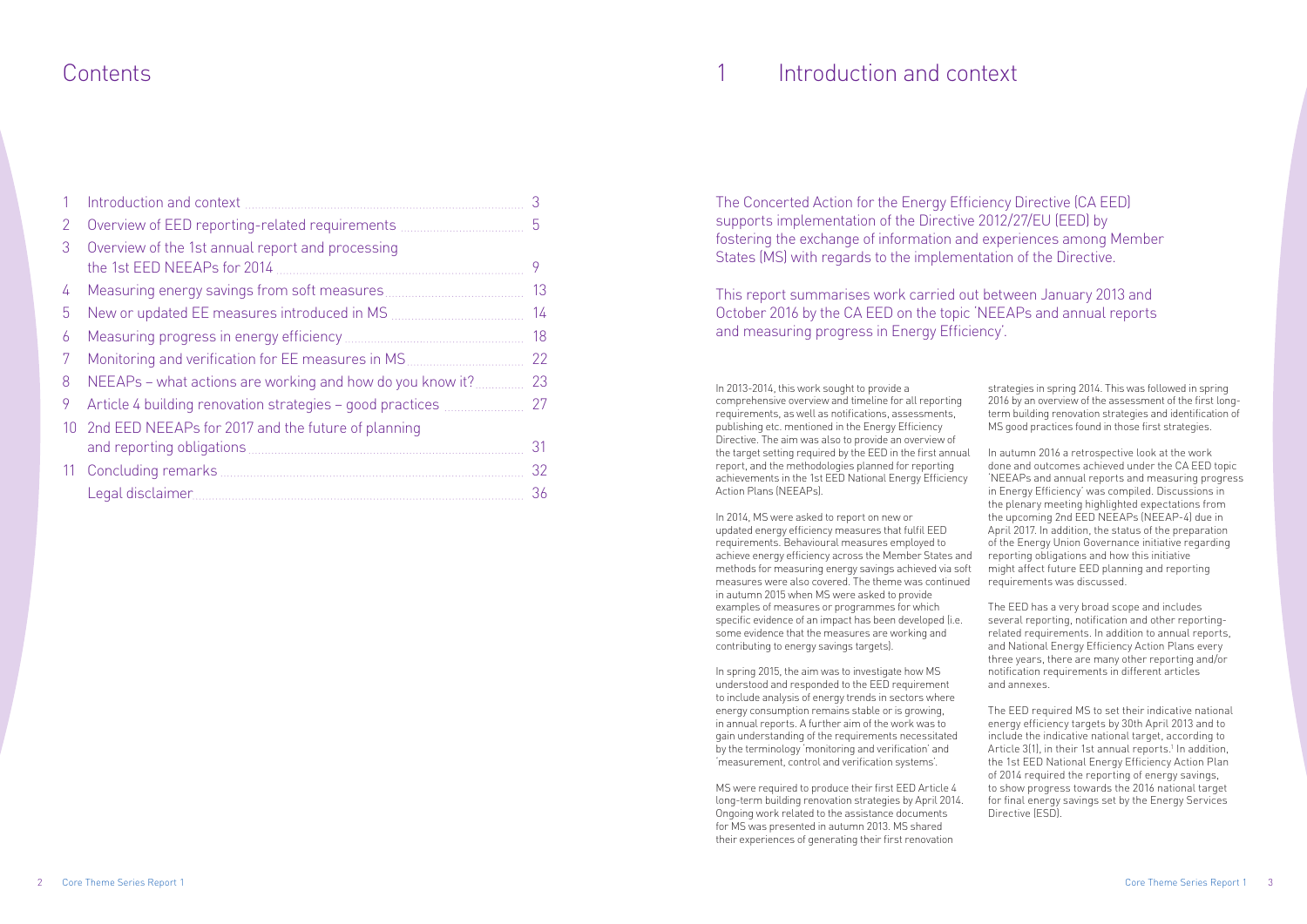This report gives an overview of all reporting/ notification/publishing/assessment requirements and their timelines in the EED; this information was provided to CA EED participants in spring 2013. The information was based on the EED or draft versions of the Commission Implementing Decision, which established a template for NEEAPs under EED<sup>2</sup>, and on discussions in the plenary meeting in spring 2013. The report also provides an overview of the ways MS set targets in their 1st annual reports, and gives an insight into how MS planned to utilise the energy savings calculations and reporting within /the 2nd ESD NEEAP in 2011, when preparing their 1st EED NEEAP for 2014.

In EED Articles 12 and 17, behavioural measures are highlighted as a way of promoting efficient use of energy through instruments and policies. Behavioural measures are also eligible Article 7 measures and, in Annex V, one of the methods for calculating energy savings is dedicated to so-called "soft measures": behavioural measures related, for example, to consumers' responses to advice, training, information campaigns, labelling or certification schemes, or smart metering. This cross-cutting topic was processed in a joint working group with two other CA EED Core Themes: A summary of the results of the joint working group in spring 2014, covering the topic 'Measuring energy savings from soft measures', can be read in the corresponding Core Theme Series Report for 'Energy efficiency obligation schemes, monitoring impacts of eligible measures' [\(core-theme-series-reports](http://www.esd-ca.eu/outcomes/core-theme-series-reports)).

MS were obliged to deliver their 2nd annual reports and 1st EED NEEAPs (NEEAP-3) by April 30th 2014. With new NEEAPs in place and EED implementation underway, it was an appropriate time to ask MS to report on new or updated measures that fulfilled EED requirements and were introduced after the NEEAP-2, and in June 2014 a survey was distributed to MS. The survey also allowed new, updated and existing measures, targeting areas that were previously not part of ESD NEEAPs (energy production, transmission and distribution), to be mapped. This report gives an overview of a number of new or updated EE measures introduced in different areas in MS after the NEEAP-2 in 2011.

As MS progress with implementation of the EED, in autumn 2015, some concrete examples of the measures and programmes delivered by MS were looked at, for which specific evidence of an impact has been developed (i.e. where some evidence exists that the measures are working and contributing to energy savings targets). Examples of these successful policies and measures were sought from any sector, including supply side measures. This report gives an overview of the methods MS have used to assess measures in different sectors.

According to EED (Art. 24(1)) and Annex XIV Part 1, MS need to provide an annual report including analyses of the energy trends in sectors where energy consumption remains stable or is growing. This report gives an overview of the results of a survey aimed at investigating MS' understanding and implementation of this EED requirement. The familiarity with, and ability to use, decomposition methodology across the MS was also investigated.

Monitoring and calculating the impacts of energy efficiency (EE) measures and their energy savings, is an obligation stipulated in Article 7(6) and 7(10), and applies to both obligation schemes and alternative measures. Article 7 uses different terminology when it comes to obligation schemes and alternative measures. This report gives an overview of survey results regarding CA EED participants' understanding of the terminology for actions requiring 'monitoring and verification' and 'measurement', control and verification systems' (Article 7(6) and 7 (10)).

This cross-cutting topic was processed in a joint working group with the CA EED Core Theme 'Energy efficiency obligation schemes, monitoring impacts of eligible measures'.

EED Article 4 required MS to deliver their first longterm building renovation strategies in spring 2014 alongside their 1st EED NEEAP (NEEAP-3). This report gives an overview of the 2016 assessment of these first strategies as well as examples of MS good practices found in those first strategies. In addition, this report covers work carried out by the joint working group of the CA ESD, CA EPBD and CA RES relating to the assistance documents for MS to provide their first EED Article 4 long-term building renovation strategies.

In autumn 2016, producing the 2nd EED NEEAP as well as the future of the EED NEEAPs and how they are connected to the Energy Union planning and reporting initiative were topical issues. This report highlights where MS could improve their EED NEEAP reporting and gives first reactions to the new planning and reporting initiative, which also relates to the future EED reporting obligations.

Active and broad participation in discussions and plenary meetings, combined with high response rates to surveys, means that the results give a good overview of the topics and the views of CA EED participants from all MS.

General information on the Concerted Action for the Energy Efficiency Directive and on the other topics included in CA EED can be found at [www.ca-eed.eu](http://www.esd-ca.eu/)

1 The target shall be notified to the Commission either as part of the National Reform Programme referred to in Council Recommendation 2010/410/EU of

Overview of EED reporting-related requirements 2

Due to its broad scope, the Energy Efficiency Directive includes multiple reporting, notification, publishing and other assessment obligations for MS in different articles and annexes. The reporting timelines for all of these obligations and some other specific implementation provisions are not the same. The work described below focused only on the obligations that require developing, publishing and/or delivering documents with defined special contents and purposes to the Commission. Separation of reporting-related obligations for the Energy Efficiency Directive makes it easier for CA EED participants to keep track of them and their due dates.

The aim of the work undertaken during spring 2013 was to help the national implementing bodies get a concise overall picture of reporting requirements and a timeline for reporting in the EED. In addition to annual reports and the National Energy Efficiency Action Plan every three years, there are several specific notifications and/ or assessment or publishing requirements related to specific issues in articles and annexes. Some of these are optional depending on whether MS choose to implement certain provisions.

A comprehensive overview was produced, covering all reporting/notification/publishing/assessment requirements and their timelines in the EED. An overview of all reporting-related requirements in the articles or annexes was also provided (Table 1). To provide a straightforward, quick look at all reporting and notification requirements, a graphic timeline covering the EED period was also created (Figure 7 at the end of this document). In addition, the work also looked at each article and annex in detail (not covered in this report).

| Article/<br>Annex | Title                                      | Annual<br>report | NEEAP <sup>3</sup> | Notifica<br>or othe<br>reporti |
|-------------------|--------------------------------------------|------------------|--------------------|--------------------------------|
| Article 1         | Subject matter and scope                   |                  |                    |                                |
| Article 2         | Definitions                                |                  |                    |                                |
| Article 3         | Energy efficiency targets                  |                  |                    |                                |
| Article 4         | Building renovation                        |                  |                    |                                |
| Article 5         | Exemplary role of public bodies' buildings |                  |                    |                                |
| Article 6         | Purchasing by public bodies                |                  |                    |                                |

### Table 1: Overview of different reporting-related requirements in EED articles and annexesReporting, notification or other reporting related provisions in EED NEEAP<sup>3</sup> Notification Annual Article/ Annex report or other reporting Article 1  $\begin{array}{|c|c|c|c|c|c|}\n\hline\n\end{array}$  Subject matter and scope  $\begin{array}{|c|c|c|c|c|}\n\hline\n\end{array}$   $\begin{array}{|c|c|c|c|c|}\n\hline\n\end{array}$ Article 2 Definitions – – – Article 3 Energy efficiency targets Article 3 3 Section 1 Section 1 Section 2  $\sim$  3  $\sim$  3  $\sim$  3  $\sim$  3  $\sim$ Article 4 Building renovation – 3 –

<sup>13</sup> July 2010 on broad guidelines for the economic policies of the Member States of the Union, or in the EED 1st annual report.

<sup>2</sup> Final version: <http://eur-lex.europa.eu/LexUriServ/LexUriServ.do?uri=OJ:L:2013:141:0048:0053:EN:PDF> (published 22.5.2014)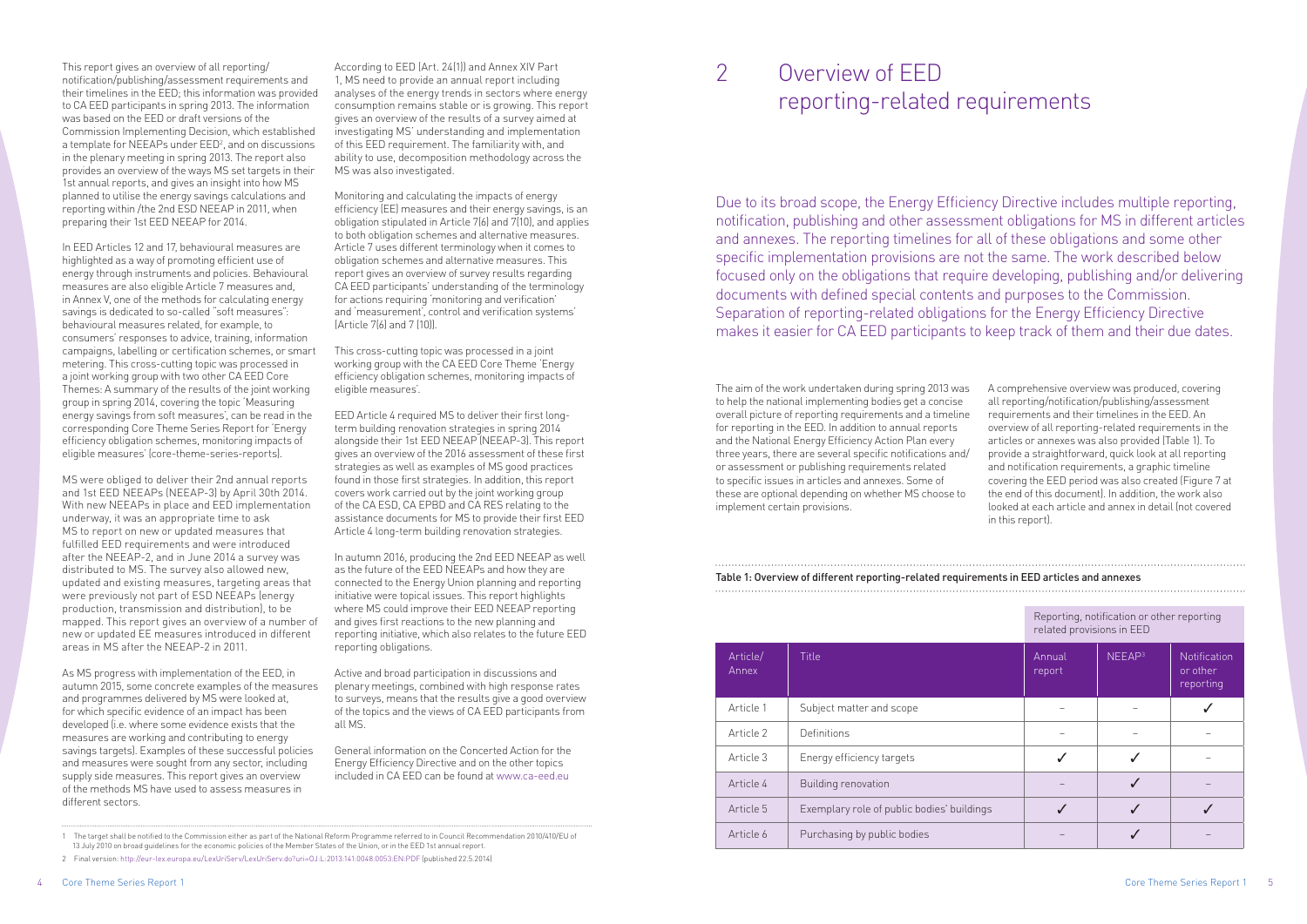| Article/<br>Annex | Title                                                                     | Annual<br>report | NEEAP <sup>3</sup> | Notification<br>or other<br>reporting |
|-------------------|---------------------------------------------------------------------------|------------------|--------------------|---------------------------------------|
| Article 7         | Energy efficiency obligation schemes                                      | $\checkmark$     | $\checkmark$       | $\checkmark$                          |
| Article 8         | Energy audits and energy management<br>systems                            |                  |                    |                                       |
| Article 9         | Metering                                                                  |                  | $\checkmark$       |                                       |
| Article 10        | <b>Billing information</b>                                                |                  | $\checkmark$       |                                       |
| Article 11        | Cost of access to metering and billing<br>information                     |                  |                    |                                       |
| Article 12        | Consumer information and empowering<br>programme                          |                  | ✓                  |                                       |
| Article 13        | Penalties                                                                 |                  |                    | J                                     |
| Article 14        | Promotion of efficiency in heating and cooling                            |                  | J                  |                                       |
| Article 15        | Energy transformation, transmission and<br>distribution                   |                  | J                  |                                       |
| Article 16        | Availability of qualification, accreditation and<br>certification schemes |                  | $\checkmark$       |                                       |
| Article 17        | Information and training                                                  |                  | $\checkmark$       |                                       |
| Article 18        | Energy services                                                           |                  | ✓                  |                                       |
| Article 19        | Other measures to promote energy efficiency                               |                  | $\checkmark$       | J                                     |
| Article 20        | Energy Efficiency National Fund, Financing<br>and Technical Support       |                  |                    |                                       |
| Article 21        | Conversion factors                                                        |                  |                    |                                       |
| Article 22        | Delegated acts                                                            |                  |                    |                                       |
| Article 23        | Exercise of the delegation                                                |                  |                    |                                       |
| Article 24        | Review and monitoring of implementation                                   | J                | $\checkmark$       | J                                     |
| Article 25        | Online platform                                                           |                  |                    |                                       |
| Article 26        | Committee procedure                                                       |                  |                    |                                       |
| Article 27        | Amendments and repeals                                                    |                  |                    |                                       |
| Article 28        | Transposition                                                             |                  |                    |                                       |
| Article 29        | Entry into force                                                          |                  |                    |                                       |

Reporting, notification or other reporting related provisions in EED

3 In some articles, requirements apply only for some NEEAPs (e.g. "first NEEAP 2014" or "from the second NEEAP 2017 and thereafter every three years").

|                   |                                                                                                                                                                                      | related provisions in EED | Reporting, notification or other reporting |                                       |
|-------------------|--------------------------------------------------------------------------------------------------------------------------------------------------------------------------------------|---------------------------|--------------------------------------------|---------------------------------------|
| Article/<br>Annex | <b>Title</b>                                                                                                                                                                         | Annual<br>report          | NEEAP <sup>3</sup>                         | Notification<br>or other<br>reporting |
| Article 30        | Addressees                                                                                                                                                                           |                           |                                            |                                       |
| Annex I           | General principles for the calculation of<br>electricity from cogeneration                                                                                                           |                           |                                            |                                       |
| Annex II          | Methodology for determining the efficiency of<br>the cogeneration process                                                                                                            |                           |                                            |                                       |
| Annex III         | Energy efficiency requirements for<br>purchasing products, services and buildings<br>by central government                                                                           |                           |                                            |                                       |
| Annex IV          | Energy content of selected fuels for end use -<br>conversion table                                                                                                                   |                           |                                            | J                                     |
| Annex V           | Common methods and principles for<br>calculating the impact of energy efficiency<br>obligations schemes or other policy<br>measures under Article 6(1) and (9) and<br>Article 15a(6) |                           |                                            |                                       |
| Annex VI          | Minimum criteria for energy audits<br>including those carried out as part of energy<br>management systems                                                                            |                           |                                            |                                       |
| Annex VII         | Minimum requirements for billing and billing<br>information based on actual consumption                                                                                              |                           |                                            |                                       |
| Annex VIII        | Potential for efficiency in heating and cooling                                                                                                                                      |                           |                                            | ℐ                                     |
| Annex IX          | Cost-benefit analysis                                                                                                                                                                |                           |                                            |                                       |
| Annex X           | Guarantee of origin for electricity produced<br>from high-efficiency cogeneration                                                                                                    |                           |                                            |                                       |
| Annex XI          | Energy efficiency criteria for energy network<br>regulation and for electricity network tariffs                                                                                      |                           |                                            |                                       |
| Annex XII         | Energy efficiency requirements for<br>transmission system operators and<br>distribution system operators                                                                             |                           |                                            |                                       |
| Annex XIII        | Minimum items to be included in energy<br>performance contracts with the public sector<br>or in the associated tender specifications                                                 |                           |                                            |                                       |
| Annex XIV         | General framework for reporting                                                                                                                                                      |                           |                                            |                                       |
| Annex XV          | Correlation table                                                                                                                                                                    |                           |                                            |                                       |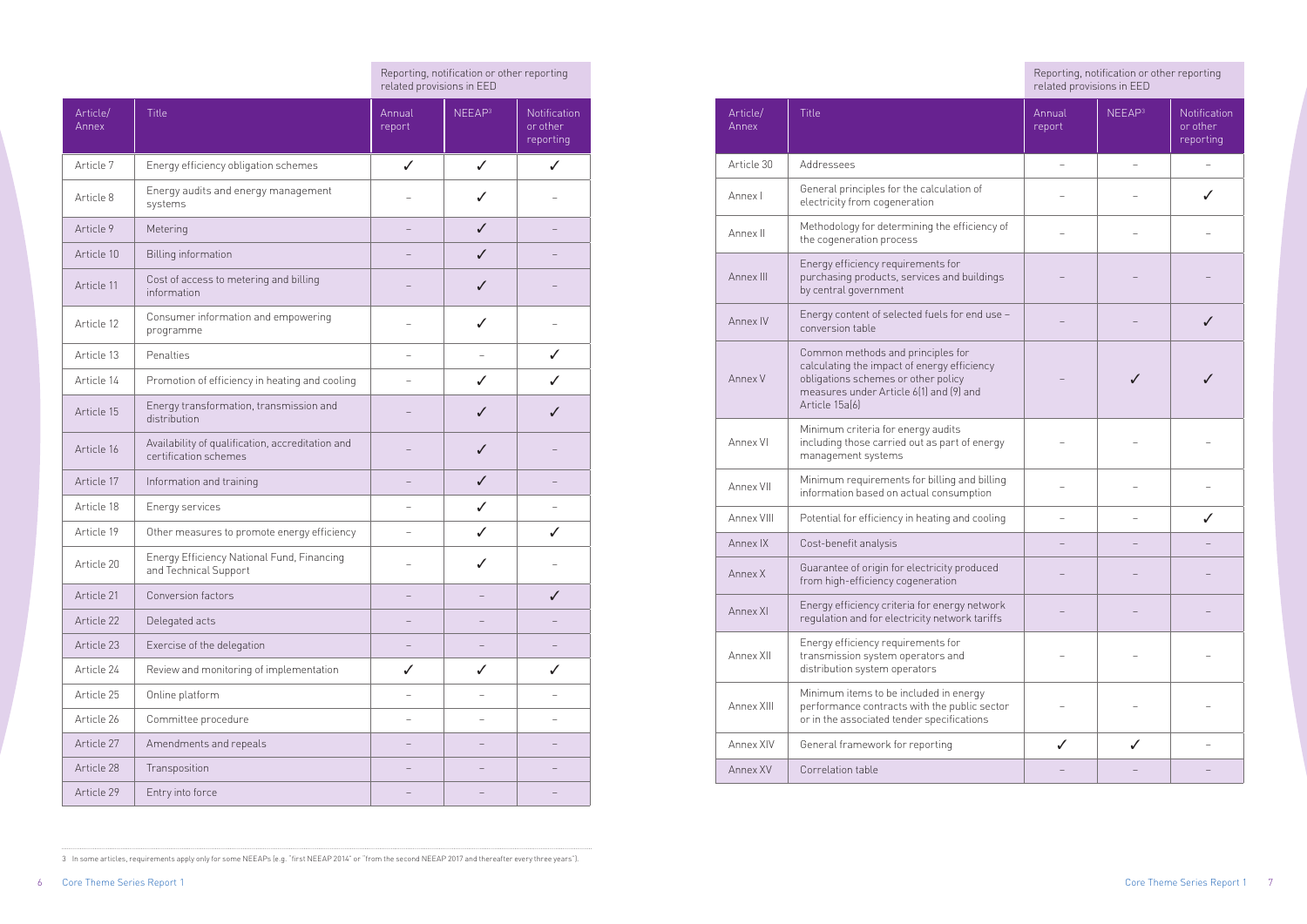The timeframe for the first EED reports and notifications was considered demanding; concern was expressed by many CA EED participants about their ability to produce the quality of information required by the EED. Reports and notifications in 2013 comprised the notification of the national indicative target and 1st Annual Report by 30th April 2013; and the notification of opting for the alternative approach to the energy efficiency obligation scheme, and the methodology for the purpose of energy efficiency obligation schemes, Article 7(9) and Article 20(6) by 5th December.

CA EED participants indicated that the EED reporting requirements would require considerably more resources than reporting under the Energy Services Directive (ESD). Resource availability within a short timeframe also caused difficulties in the comprehensive target setting process.

The majority of participants did not have any problems with the indicators required in EED annual reporting, or in the availability of statistical data for 2011, which needed to be reported in the first EED annual report. The requirement within EED Article 3 to include all measures when setting the target in spring 2013 was considered problematic in practical terms. Many MS did not yet have a clear picture of the exact measures and policies that would be adopted or needed in order to move towards the achievement of their energy efficiency

target. Another major problem seemed to be the need for expression of targets in absolute primary and final energy consumption.

At the time of the work (March 2013), the different EED targets and how these were related and connected remained a challenge for many MS. For example, the indicative target referred to in Article 3, the obligatory target set in Article 7, the Article 5 targets on central governmental buildings, and the ESD target were considered difficult to separate. Organisations responsible for implementation in MS were entrusted with the task of informing and explaining the EED to relevant stakeholders at a national level; this was seen as challenging.

In order to fulfil the reporting and notification requirements set by the EED, CA EED participants indicated that their resources would be stretched to their limits and go beyond those earmarked for ESD reporting. Furthermore, according to the experiences gained during the CA ESD, limited human and financial resources in most MS mean that there is a fear that reporting detracts resources from implementation. Thus it is desirable that MS, supported by the CA EED and the European Commission, can find practical and cost efficient ways of complying with the challenging reporting requirements.

with 2 of these MS using it as their only target setting option. Use of final and/or primary absolute energy consumption in target setting is easily explained by the fact that MS, independent of how they choose to set the indicative national energy efficiency target, are also required to express their target in absolute levels of primary and final energy consumption in 2020.

# Overview of the 1st annual report and processing the 1st EED NEEAPs for 2014

3

The EED required the Member States to set their indicative national energy efficiency targets by 30th April 2013, to include the indicative national target according to Article 3(1)<sup>4</sup> in their 1st annual reports, and to submit their 1st EED NEEAP by 30th April 2014. The work undertaken by the CA EED was aimed at supporting the CA participants in the fulfilment of these requirements.

More specifically, the aim of the work carried out during summer and autumn 2013 was to provide MS with an overall picture of target setting in the Member States and its relation to other EED requirements and targets, and to measures previously set under the ESD. It also gave an insight into how MS are planning to utilise the energy savings calculation methods from their 2nd ESD NEEAP in 2011 when preparing the 1st EED NEEAPs for 2014, and whether they already have methods and descriptions for the primary energy savings calculations. Measures that were introduced after the 2nd ESD NEEAP were also mapped. In summer 2013, representatives from 27 of 28 MS (including Croatia) provided input relating to national target setting in their 1st annual report and their plans for producing their 1st EED NEEAP.

In addition to the Core Theme's own work, a session was held within a CA EED plenary meeting in autumn 2013 to present the results of a Joint Working Group with CA EPBD and CA RES related to the preparation of long term building renovation strategies (EED Article 4): "Towards MS' strategies for mobilising investment in building energy renovation".

### 1st annual reports – national target setting, EED Article 3(1)

The majority of MS (25 out of 27) had set their national indicative targets to 2020 by June 2013. When expressing the national indicative targets, over half (13 MS) used some combination of the five options allowed under Article 3(1). The most utilised target setting option was absolute final energy consumption, used by a total of 15 MS; in a combination with some other target (11 MS) or as an only target (4 MS). The second most utilised target setting option was absolute primary energy consumption, used in total by 13 MS,

Conversion was required to fulfil the Article 3(1) obligation. Conversions were predominantly made from final to primary energy consumption, but there was little information gathered through the survey on exactly how these conversions were made. However, over half (13 MS) reported that they have included explanations of conversions in their 1st annual reports.

The vast majority of MS took into account national circumstances that affect the primary energy consumption listed in Article 3(1) when setting their national targets (Figure 1). GDP evolution and forecast seems to be the most important influencing factor, used by 21 MS, followed by the development of energy production options (renewable, nuclear, carbon capture and storage), used by 16 MS.

When setting their targets, practically all MS took into account the effects of measures established under ESD. However, 44% of the respondents explicitly stated that it was too early to include effects of measures to be implemented under the EED, specifically Articles 5 and 7, as they were still under consideration at that time. Many participants also pointed out that national indicative targets for Article 3 set in the 1st annual report would go through further additional processes of verification and approval in summer 2013, probably resulting in minor or even major adjustments in the future.

4 The target shall be notified to the Commission either as part of the National Reform Programme referred to in Council Recommendation 2010/410/EU of 13 July 2010, on broad guidelines for the economic policies of the Member States of the Union, or in the EED 1st annual report.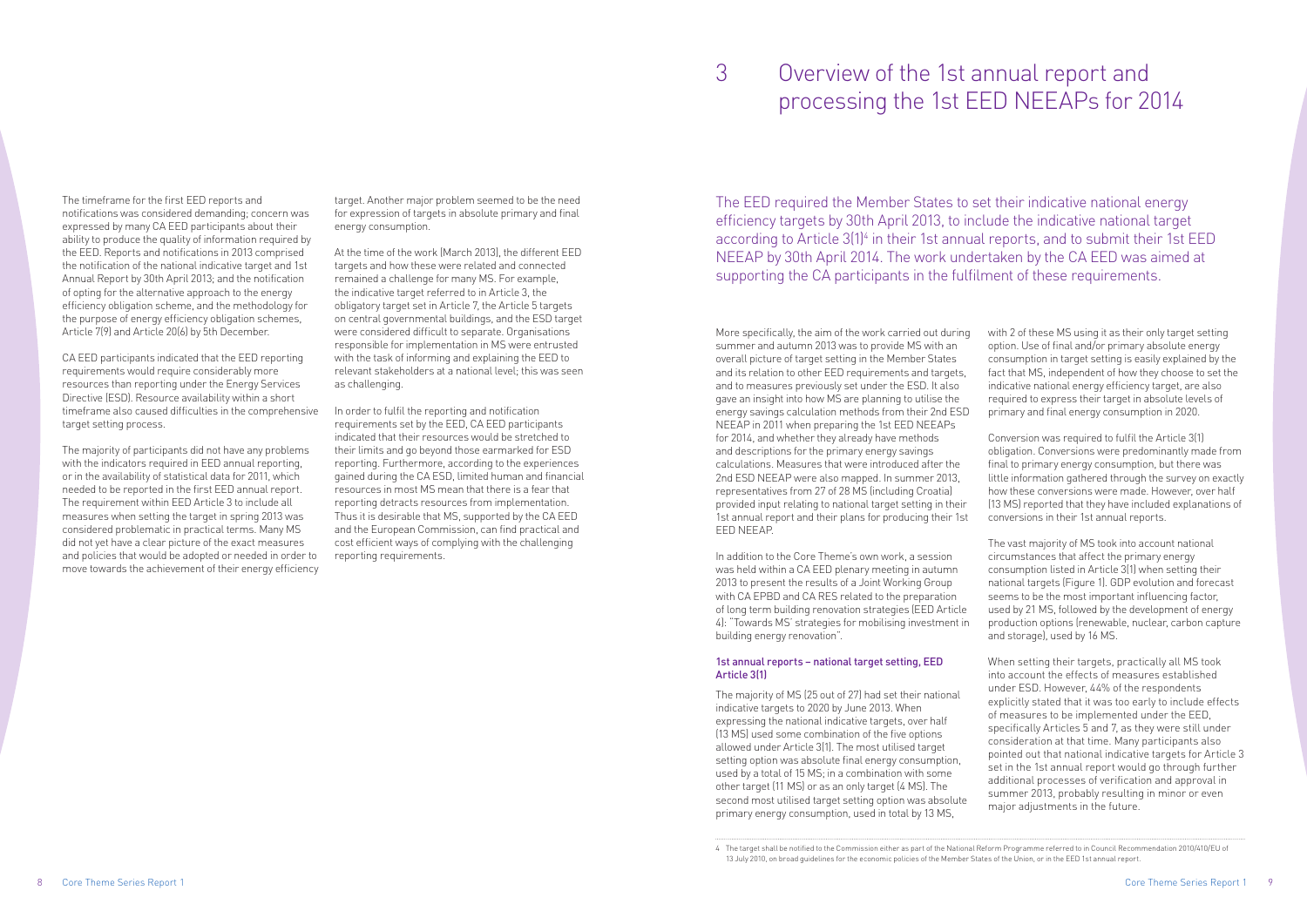### Figure 1: Use of national circumstances (factors) influencing primary energy consumption in target setting



### 15 Savings to assess progress towards the ESD 2016 target – most use the same methods

for the 2nd ESD NEEAP in 2011, when preparing the countries (60%) planned to use the work undertaken According to the 2013 CA EED survey, most of the for the energy savings calculations, and their reporting 1st EED NEEAP in 2014. Mainly, the same savings calculation methods were to be used for the 1st EED NEEAP that were used for the 2nd ESD NEEAP, although in some countries there were plans for some minor changes or for introduction of new methodologies as a result of new measures. Less than 20% of the respondents indicated that they would use the option permitted by EED of showing sector level energy reduction from a combination of measures, if calculation or estimation of savings per measure was not available. In addition, almost a quarter of the 27 MS had not yet considered this issue or made any decisions.

The results of the survey (June 2013) were confirmed during the CA EED plenary meeting in October 2013, where CA EED participants declared their intention to use existing methodologies as much as possible. However, some doubts were expressed about the applicability of ESD methods in calculating savings for the purpose of EED Article 7, due to the specific requirements of that article.

### Quantification and reporting of primary energy savings – methodologies not widely available

There was no strict obligation to report on achieved primary energy savings arising from measures MS had introduced/would be introducing to implement EED in the 1st EED NEEAP in 2014. As a result, in summer 2013, only 33% of MS had plans to report for all measures when data became available.

9 out of 27 CA EED representatives reported that their country had been following and/or estimating energy savings for at least some national measures both in final and primary energy, and thus they would continue to use the same methodology in 2014 for the NEEAP. Another third reported that they had not made a final decision on this issue. The majority also reported that they either did not have a methodology or a description of how to calculate and/or estimate expected primary energy savings in 2020 for the NEEAP, or that they had not considered the issue or made a final decision when the survey was released.

The discussion in the CA EED plenary meeting in October 2013 revealed that only a minority of MS usually expressed savings in primary energy terms. The dominant approach was therefore to use conversion factors. However, some CA EED participants warned

# Figure 2: Plans to report achieved primary energy savings arising from measures introduced to implement

EED in the 1st EED NEEAP in 2014

3 MS, 11%

Plans to report achieved primary energy savings in the 1st EED NEEAP 2014 for all such measures where data is available No plans to report any achieved primary energy savings for any measures in the 1st



EED NEEAP 2014

energy savings will be reported in the 1st EED NEEAP in 2014



Other: No final decision on the issue yet (2 MS) or plans to report if final energy savings are calculated with a BU method (1 MS)

that this approach might not be as simple as it seemed because of the strong dependency on energy supply mix, which is variable.

### Processing the 1st EED NEEAP

Most of the participants in the CA EED Plenary Meeting in October 2013 declared that the process of writing the 1st EED NEEAP had already started, but the level of progress differed across the MS. It was still too early to identify specific questions or problem areas, but it was expected that these would be related to the new requirements of EED that needed to be elaborated upon in new parts of the 1st EED NEEAP. MS suggested that the European Commission could provide support in writing the 1st EED NEEAP, e.g. by publishing frequently asked questions raised by MS. NEEAP Many CA EED representatives (16 out of 27) reported that their country had introduced new or updated existing measures fulfilling EED provisions since the 2nd ESD NEEAP. 7 MS reported both legislative and non-legislative measures; 5 reported legislative measures only; and 4 MS reported they have only introduced non-legislative measures. The scope of the new and updated measures varied considerably and included measures related to funds and other financial

The final EED NEEAP template and accompanying NEEAP guidance document from the Commission are available on the Commission website [http://ec.europa.](http://ec.europa.eu/energy/efficiency/eed/neep_en.htm) [eu/energy/efficiency/eed/neep\\_en.htm](http://ec.europa.eu/energy/efficiency/eed/neep_en.htm)

# Many new or updated measures since the 2nd ESD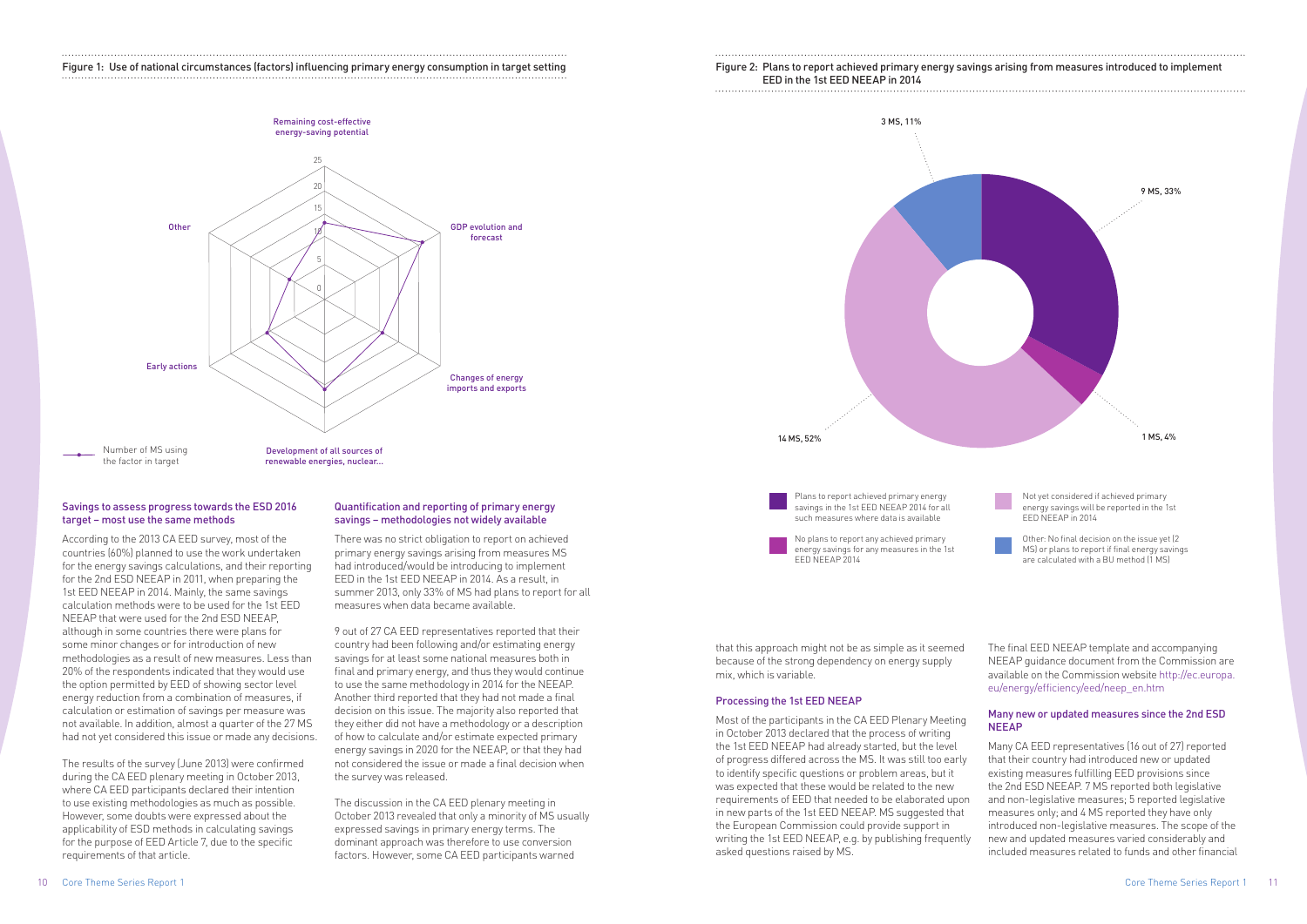This topic was processed in the joint working group with two other CA EED Core Themes: 'Consumer information programmes, training and certification of professionals' and 'Energy efficiency obligation schemes, monitoring impacts of eligible measures'. Data gathered in January 2014 for the joint working group covered all 29 CA EED participant countries.

The aim of the work was to provide an overall picture of the behavioural measures implemented to promote energy efficiency across the MS, as well as highlighting

any existing examples of national methods used to calculate energy savings, or otherwise evaluate different types of soft measures. A summary of the results of the joint working group in spring 2014, covering the topic 'Measuring energy savings from soft measures', can be found in the corresponding Core Theme Series Report covering the year 2014 for 'Energy efficiency obligation schemes, monitoring impacts of eligible measures' on the CA EED website: [http://www.ca-eed.eu/outcomes/core-theme-series](http://www.ca-eed.eu/outcomes/core-theme-series-reports)[reports](http://www.ca-eed.eu/outcomes/core-theme-series-reports)

Measuring the impact of soft measures in energy units proved to be a challenge for all Member States during the roll-out of the ESD. Under the EED, implementation of behavioural measures is highlighted as a way to promote an efficient use of energy through instruments and policies. Behavioural measures are also eligible Article 7 measures and, in Annex V, one of the methods for calculating energy savings is dedicated to so-called "soft measures": meaning behavioural measures related, for example, to consumers' responses to advice, training, information campaigns, labelling or certification schemes, or smart metering.

instruments; buildings and their heating systems; The discussions suggested that progress in developing<br>transport; education and training; agriculture; energy strategies varied a lot between MS. At the time of the The discussions suggested that progress in developing meeting (October 2013), some MS were well under way with the work and some were only just considering how to start. For those MS that were just starting, the optional guidelines were seen as particularly useful. In general, most MS saw the Article 4 renovation strategy as a demanding task with a very short timeframe. The final report can be found on the website [EED-Article4](http://www.epbd-ca.org/Medias/Pdf/EED-Article4-composite-document-final.pdf) [composite-document-final.pdf](http://www.epbd-ca.org/Medias/Pdf/EED-Article4-composite-document-final.pdf)

# Measuring energy savings from soft measures

transport; education and training; agriculture; energy services, and solar energy in buildings. Updated measures mainly related to existing obligation schemes.

### Long term building strategies

The draft report of the joint working group of CA ESD, CA EPBD and CA RES was presented at the CA EED plenary meeting in October 2013. The work tried to informally assist MS with the practicalities of processing the first version of their EED Article 4 long-term building strategies, to be reported by 30th April 2014.

### Good practice examples

### Writing the 2014 NEEAP (France)

France presented their approach to writing the 1st FFD NFFAP, including their timeframe organisation, use of the 2nd ESD NEEAP, and the writing of new parts and methodologies for the evaluation of savings. The NEEAP is seen as important for the Ministry of Ecology, Sustainable Development and Energy, as it gives a complete overview of energy efficiency policies and measures. It is also a reference document for every stakeholder working on energy efficiency.

More information can be found on the CA EED website: http://www.esd-ca.eu/themes/neeapsct1/writing-the-2014-neeap-france

### Describing the market for energy services in the NEEAP (Germany)

In the 2nd ESD NEEAP, Germany established a chapter on the market for energy efficiency, and in the new NEEAP 2014, Germany planned to continue the description of the market for energy services. They also planned to deepen the insights into the market and to improve the evidence base. At the Plenary meeting, the results of a German energy efficiency service market study and preliminary plans for how it would be used for the 1st EED NEEAP were presented.

More information can be found on the CA EED website: http://www.esd-ca.eu/themes/neeapsct1/energy-services-market-and-neeap-germany

### Experiences of generating Article 4 long term strategies (Ireland, UK)

Ireland and the UK have collated a lot of existing data for use in the EED Article 4 long-term building renovation strategy. Ireland has combined previous work and existing data with new data for the commercial and public sectors, to build a more detailed understanding of the existing stock. In the UK, surveys are being used to enhance non-domestic sector data.

More information can be found on the CA EED website: http://www.esd-ca.eu/private-area/plenarymeetings/3rd-ca-eed-athens-march-2014/ct1 documents/developing-ireland-s-building-renovationstrategy-ireland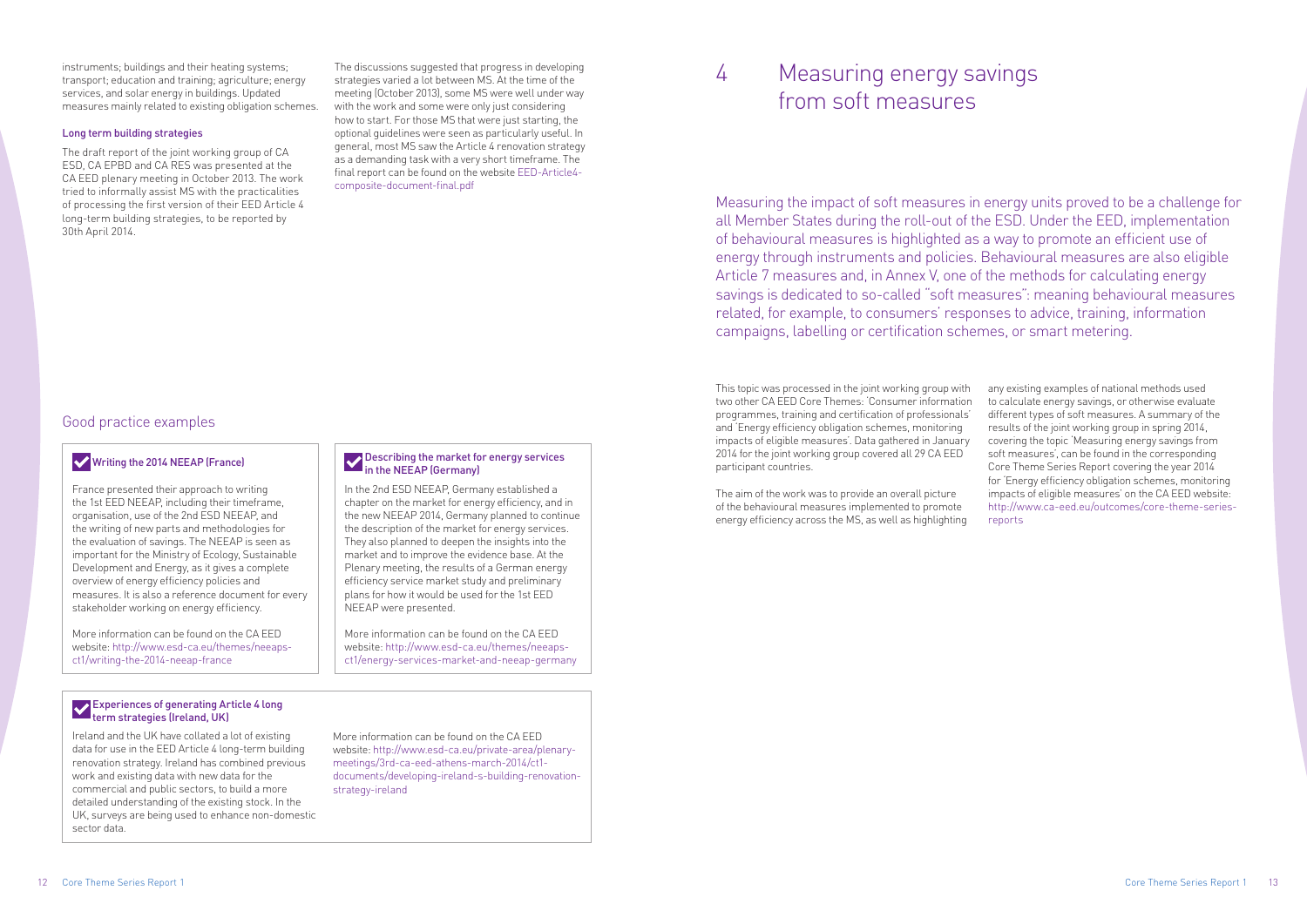The information below is based on details provided by MS via a survey (June 2014), and input received during the session at the CA EED Plenary Meeting in October 2014. Representatives from 27 of 28 MS provided input to the survey.

### Many new or updated EE measures were introduced after the NEEAP-2 in 2011

Around 300 new or updated energy efficiency (EE) measures have been introduced in MS after the NEEAP-2 in 2011, of which 40 to 60% are new, depending on the target group or sector. According to MS' responses, many EE measures that were

# Figure 3: Number of new or updated legislative and non-legislative EE measures introduced for different target<br>groups or sectors after NEEAP-2 (2011), as reported by 26 MS measures introduced in MS

# groups or sectors after NEEAP-2 (2011), as report

introduced before 2011 to comply with ESD requirements, but were still in place following 2011 and also fulfilled many EED requirements, had been updated due to EED or for another reason. In addition, since the 2011 NEEAP-2, many new legislative or non-legislative measures have been introduced, serving quite extensively different target groups or sectors and covering several requirements in different EED articles. This shows MS' overall effort to apply the different kinds of measures necessary to the implementation of the EED.

Member States were obliged to deliver their 1st EED NEEAPs (NEEAP-3) by April 30th 2014; in addition, the due date to notify the EED implementation to the Commission was 5th June 2014. With new NEEAPs in place and the national implementation plans well underway, it was possible to ask MS to provide an update on new or updated energy efficiency measures that fulfil EED requirements and that were introduced after the 2nd ESD NEEAP (NEEAP-2) in 2011.

#### Number of EE measures



### New-legislative EE measures

Updated legislative EE measures

New non-legislative EE measures



#### Widespread variation in MS in relation to EE measures in the areas that were not covered by the ESD

EE measures related to energy production, transmission, distribution and tariffs were not in the scope of ESD and MS did not generally report these in the NEEAP-2 in 2011. About two thirds of MS reported they have existing or new measures in this area, and in total around 100 new or existing/ updated EE measures have been introduced in MS. The most common EE measures, both new and

| egislative EE measures introduced for different target |  |
|--------------------------------------------------------|--|
| rted by 26 MS                                          |  |
|                                                        |  |

existing/updated, are in the areas of Combined Heat and Power (CHP) and District Heating (DH) production, followed by measures related to electricity and DH networks. However the survey revealed that there are still many MS that had no legislative or non-legislative EE measures for energy production, transmission and distribution prior to NEEAP-3. This leads to the conclusion that EE policies across the MS are predominantly focused on end-use sectors, which is the heritage of the ESD implementation.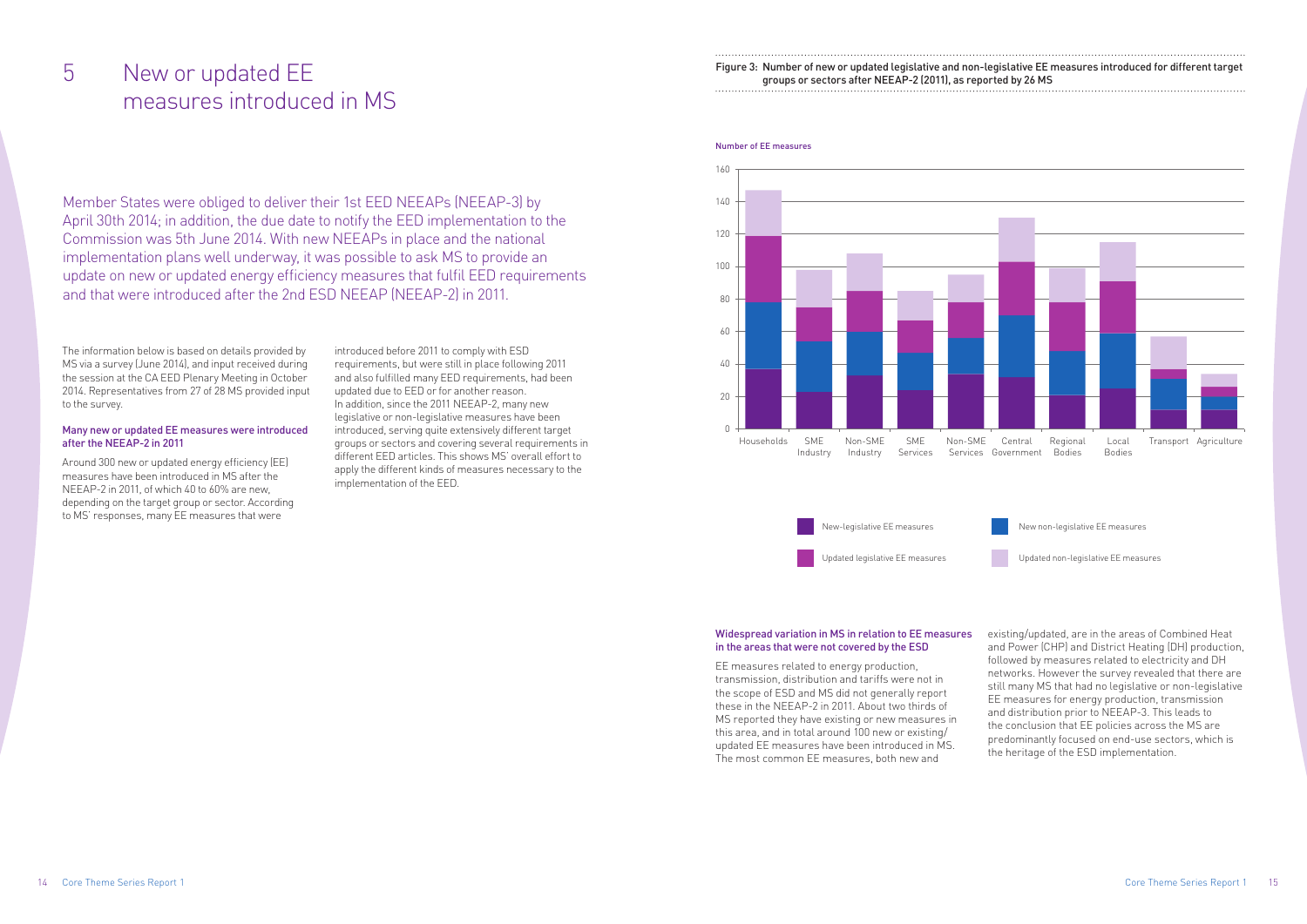### Figure 4: Number of new or existing/updated legislative and non-legislative EE measures related to areas not covered by the ESD (energy production, transmission, distribution, tariffs), introduced by 26 MS in different areas/sectors

### Few measures introduced to tackle split incentives challenge

In the CA EED plenary meeting in October 2014, participants shared their experiences related to the barriers to introducing measures to tackle the split incentive obstacle. During the discussion the main barriers preventing introduction of measures addressing split incentives were mentioned: that rent contracts do include the supply of energy; the nonexistence of minimum energy efficiency standards in the rental sector; the non-existence of regulation outlining who is supposed to bear the costs of the retrofit (owner or the tenant); and the issue that if the retrofit is undertaken, the retrofit loans are usually longer than the lease contracts, and as a result the debt on a property is inherited by the new tenant. In addition, in the case of multi-apartment buildings, there are huge variations in the percentage of approvals from apartment owners (50% to 100%) required to make energy efficiency improvements. In addition, it was also emphasised that unstable political will with changing priorities, and lack of legislative framework and financial support act as barriers.

The Netherlands has negotiated an umbrella agreement for instruments and measures with the aim of achieving a completely sustainable energy supply system by 2050. The agreement brings together more than 40 organisations with divergent interests, and the agreement serves for several EU legislations.

Possible solutions for solving problems around split incentives mentioned during the discussions were: more information and more intensive dialogue between stakeholders, which needs to be supported by a stable political will to solve the problem; minimum energy requirements for buildings and dwellings that are being rented; introduction of regulations to oblige tenants (who benefit from energy savings) to implement energy efficiency retrofit; buildings used by government should be leased taking into account energy efficiency and energy costs as well (green public procurement principles should be applied); financing of energy efficiency works should be made easier through guarantees; financial contribution (to some extent) of the tenant; green lease and utilisation of ESCO principle. Finally, it must be noted that a certain number of representatives pointed out that there are bigger problems related to energy efficiency that need to be solved in their MS, hence their focus is not on the split incentive issue.



#### Number of EE measures not covered in ESD

## Good practice examples

### National Energy Services Framework (NESF), Ireland

In late 2013 Ireland launched a new measure, comprising of a three-step approach, to deliver energy performance contracting. It consists of a policy framework, energy efficiency fund and exemplars/technical support. One of the key objectives is to ensure that energy performance criteria form part of every energy project.

More information can be found on the CA EED website: [http://www.esd-ca.eu/private-area/](http://www.esd-ca.eu/private-area/themes/neeaps-ct1/national-energy-service-framework-ireland) [themes/neeaps-ct1/national-energy-service](http://www.esd-ca.eu/private-area/themes/neeaps-ct1/national-energy-service-framework-ireland)[framework-ireland](http://www.esd-ca.eu/private-area/themes/neeaps-ct1/national-energy-service-framework-ireland)

### Grant schemes to improve the energy consumption of the light vehicle fleet, Malta

Malta has updated their grant scheme with the objective of speeding up the removal of old cars from circulation. An incentive is paid for cars over 10 years if they are scrapped at an authorised facility.

More information can be found on the CA EED website: [http://www.esd-ca.eu/themes/neeaps](http://www.esd-ca.eu/themes/neeaps-ct1/grant-schemes-to-improve-the-energy-consumption-of-light-vehicles-malta)[ct1/grant-schemes-to-improve-the-energy](http://www.esd-ca.eu/themes/neeaps-ct1/grant-schemes-to-improve-the-energy-consumption-of-light-vehicles-malta)[consumption-of-light-vehicles-malta](http://www.esd-ca.eu/themes/neeaps-ct1/grant-schemes-to-improve-the-energy-consumption-of-light-vehicles-malta)

### Dutch Agreement for Sustainable Growth, The Netherlands

More information can be found on the CA EED website: [http://www.esd-ca.eu/private-area/](http://www.esd-ca.eu/private-area/themes/neeaps-ct1/The-Energy-Agreement-for-Sustainable-Growth-Netherlands2) [themes/neeaps-ct1/The-Energy-Agreement](http://www.esd-ca.eu/private-area/themes/neeaps-ct1/The-Energy-Agreement-for-Sustainable-Growth-Netherlands2)[for-Sustainable-Growth-Netherlands2](http://www.esd-ca.eu/private-area/themes/neeaps-ct1/The-Energy-Agreement-for-Sustainable-Growth-Netherlands2) and GPF: [http://www.esd-ca.eu/private-area/themes/](http://www.esd-ca.eu/private-area/themes/neeaps-ct1/energy-agreement-for-sustainable-growth-netherlands) [neeaps-ct1/energy-agreement-for-sustainable](http://www.esd-ca.eu/private-area/themes/neeaps-ct1/energy-agreement-for-sustainable-growth-netherlands)[growth-netherlands](http://www.esd-ca.eu/private-area/themes/neeaps-ct1/energy-agreement-for-sustainable-growth-netherlands)

### Renewable Energy for Heating & Cooling Support Scheme 'Conto Termico', Italy

In 2012, Italy introduced a new support scheme to improve energy efficiency in existing buildings and small-scale projects consisting of systems for the production of thermal energy. The scheme is targeting both public and private sector.

More information can be found on the CA EED website: [http://www.esd-ca.eu/private-area/](http://www.esd-ca.eu/private-area/themes/neeaps-ct1/renewable-energy-for-heating-and-cooling-support-scheme-italy) [themes/neeaps-ct1/renewable-energy-for](http://www.esd-ca.eu/private-area/themes/neeaps-ct1/renewable-energy-for-heating-and-cooling-support-scheme-italy)[heating-and-cooling-support-scheme-italy](http://www.esd-ca.eu/private-area/themes/neeaps-ct1/renewable-energy-for-heating-and-cooling-support-scheme-italy) and Good Practice Factsheet (GPF): [http://www.](http://www.esd-ca.eu/private-area/themes/neeaps-ct1/renewable-energy-for-heating-cooling-support-scheme-conto-termico-italy) [esd-ca.eu/private-area/themes/neeaps-ct1/](http://www.esd-ca.eu/private-area/themes/neeaps-ct1/renewable-energy-for-heating-cooling-support-scheme-conto-termico-italy) [renewable-energy-for-heating-cooling-support](http://www.esd-ca.eu/private-area/themes/neeaps-ct1/renewable-energy-for-heating-cooling-support-scheme-conto-termico-italy)[scheme-conto-termico-italy](http://www.esd-ca.eu/private-area/themes/neeaps-ct1/renewable-energy-for-heating-cooling-support-scheme-conto-termico-italy)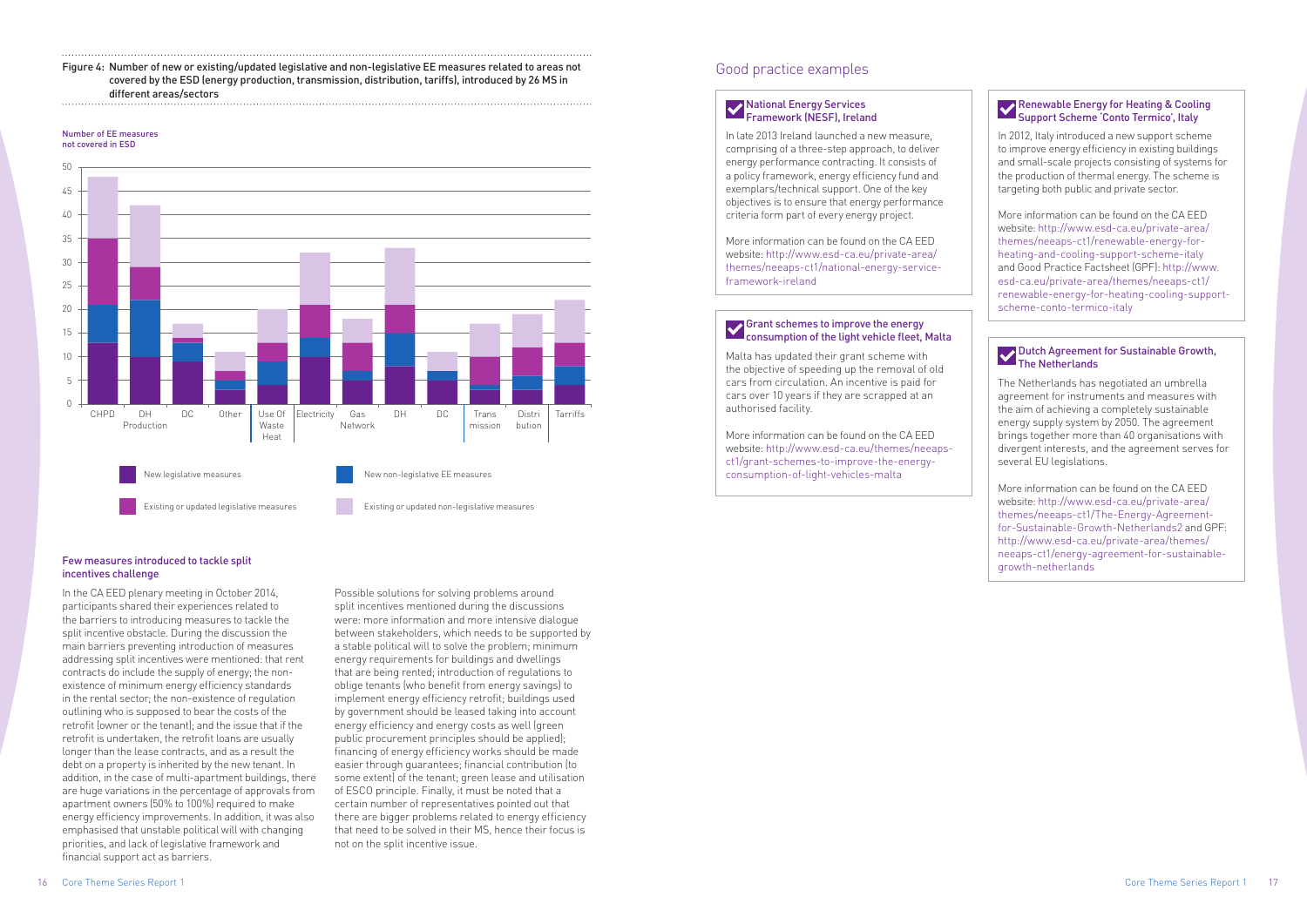18 Core Theme Series Report 1 Core Theme Series Report 1 19

Information below is based on details provided by MS via a survey (January 2015) and input received during the session at the CA EED Plenary Meeting in March 2015. Representatives from 28 of 29 MS (including Norway) provided input to the survey in January 2015.

### Some MS would be happy to get more guidance on analysing energy trends

The survey showed that the majority of MS are fulfilling the requirement to analyse the energy trends in sectors where energy consumption remains stable or is showing an increasing trend. However among those, there are also MS that would benefit from more guidance. Guidance was also requested by almost a third of MS who declared that they hadn't analysed these reasons.

### Decomposition methodology is quite well known, but not used for EED

One of the tools that could be used to perform analyses required by the EED Annex XIV Part 1 is decomposition methodology. The survey showed that it is a rather well known methodology, mostly used for energy trends analysis at national level, for sector specific analyses. Only two MS declared using the methodology for EED purposes, which showed the possible potential in promoting the methodology further as a tool for fulfilment of EED requirements.

According to EED (Art. 24(1)) and Annex XIV Part 1, MS need to provide an annual report including analyses of the energy trends in sectors where energy consumption remains stable or is growing. In 2015, a survey was undertaken with the aim of investigating Member States' understanding and implementation of this EED requirement. The use of decomposition methodology across the MS was also investigated. In addition the Commission had a proposal to harmonise the EED Annual Report data sources and reporting.

# 6 Measuring progress in energy efficiency Figure 5: Familiarity with, and use of, decomposition methodology across 28 MS MS and use of, decomposition methodology across 28 MS and use of accomposition methodology across 28

Used for EED



| odology across 28 MS |  |  |
|----------------------|--|--|
|                      |  |  |

Other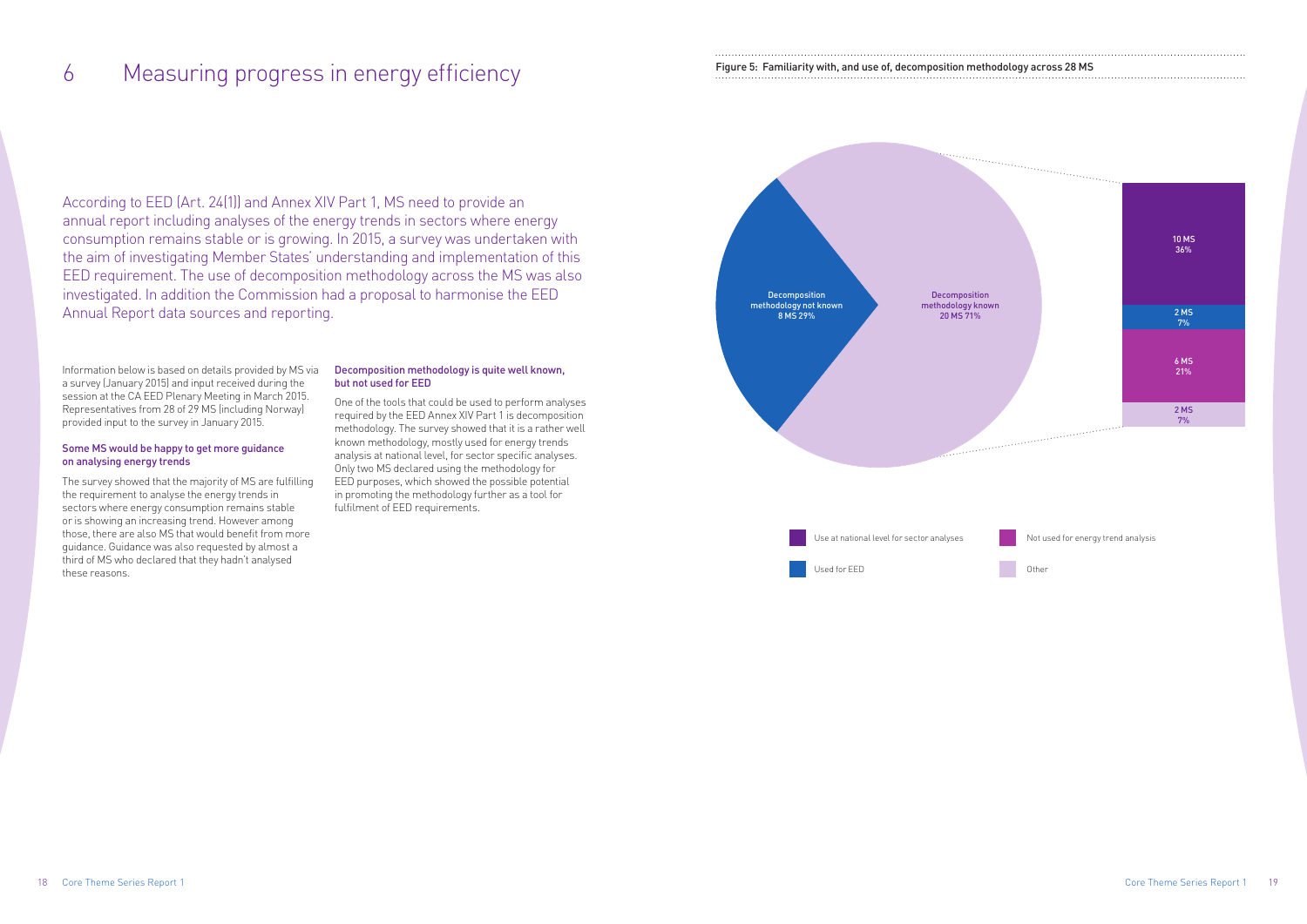Figure 6: How likely are the participants from the 22 MS at the CA EED Plenary Meeting in March 2015 to use decomposition methodology to analyse energy trends for EED Annual Reports in future

### A new decomposition facility to analyse energy trends, as part of the ODYSSEE database

An easy to use web-tool has been developed as part of the IEE-project ODYSSEE-MURE, to complement the ODYSSEE database and allow MS to analyse energy trends using decomposition ([http://www.indicators.](http://www.indicators.odyssee-mure.eu/decomposition.html) [odyssee-mure.eu/decomposition.html](http://www.indicators.odyssee-mure.eu/decomposition.html)), where sufficient national (approved) data has been provided to the database. The benefits of the methodology include the level of disaggregation of influences on energy demand available to describe the trends (e.g. activity effect like variation of production, number of employees, number of dwellings in households etc., structural change, climate influence and lifestyle effects such as building size, number of appliances etc. together with the impact of savings from efficiency).

The presentation with more details is available on the CA EED website: [http://www.esd-ca.eu/private-area/](http://www.esd-ca.eu/private-area/themes/neeaps-ct1/Decomposition-analysis-of-the-energy-demand-Methodology-and-ODYSSEE-tool-ODYSSE-MURE) [themes/neeaps-ct1/Decomposition-analysis-of-the](http://www.esd-ca.eu/private-area/themes/neeaps-ct1/Decomposition-analysis-of-the-energy-demand-Methodology-and-ODYSSEE-tool-ODYSSE-MURE)[energy-demand-Methodology-and-ODYSSEE-tool-](http://www.esd-ca.eu/private-area/themes/neeaps-ct1/Decomposition-analysis-of-the-energy-demand-Methodology-and-ODYSSEE-tool-ODYSSE-MURE)[ODYSSE-MURE](http://www.esd-ca.eu/private-area/themes/neeaps-ct1/Decomposition-analysis-of-the-energy-demand-Methodology-and-ODYSSEE-tool-ODYSSE-MURE)

In the session, issues raised over the applicability of the ODYSSEE facility for reporting against EED Annex XIV include: it is as yet not possible to report on year 'x–2', where data for only 'x–3' is available in the ODYSSEE database; the requirement to use some non-official data in some cases; the interpretation of the residual or remainder fraction of the decomposition, and the need to have a top-down estimate for energy savings using an approved (preferred or alternative) indicator, given the technique is based on top-down principles. A methodological solution in ODYSSEE has been found to deal with so called 'negative-savings', by assuming that technical efficiency remains stable during such periods as shown by the analysis.



### Good practice examples

### Decomposition of energy demand - Ireland

Ireland's approach to addressing EED Annex 14 part 1, requiring MS to report reasons for sectoral energy trends where they are stable or increasing, was highlighted. A major annual publication, already in existence prior to the EED, is relied upon, but has been developed to include further detail on sectoral trends using decomposition analysis.

Ireland highlighted in their presentation that a comparison of top-down (TD) vs. bottom-up (BU) energy savings was provided, and indicated that the TD method produced a higher estimate when compared to the BU analysis – an expected result given that the impact of price effects and nonpolicy (autonomous) savings was be included in the TD figure. As mentioned earlier the ODYSSEE decomposition facility is based on TD energy savings. Ireland has sufficient data to report a decomposition analysis for the residential heating sector; they are working to improve the robustness of the data for other sectors and sub-sectors over time on the basis that while some effort is required to produce robust data, the decomposition methodology can provide useful insights for policy making.

The presentation with more details is available on the CA EED website: [http://www.esd-ca.eu/](http://www.esd-ca.eu/private-area/themes/neeaps-ct1/Decomposition-of-Energy-Demand-Ireland) [private-area/themes/neeaps-ct1/Decomposition](http://www.esd-ca.eu/private-area/themes/neeaps-ct1/Decomposition-of-Energy-Demand-Ireland)[of-Energy-Demand-Ireland](http://www.esd-ca.eu/private-area/themes/neeaps-ct1/Decomposition-of-Energy-Demand-Ireland)

### A guidance table provided by DG ENER to harmonise Annual Reporting

The Directorate-General for Energy (DG ENER) highlighted at the Plenary Meeting in March 2015 the MS reporting requirements under Article 24 (1) and Annex XIV Part 1 related to the EED annual reporting. DG ENER suggested use of Eurostat (ESTAT) data from the previous year and provided examples on other data and presentation requirements. In particular, DG ENER highlighted that MS should provide information on the definitions behind the reported data. If MS reported data in a consistent way (e.g. based on ESTAT data) this would help the Commission to report on EU progress in a meaningful and aggregated way. During the discussion some clarification on timing and content were sought, especially regarding the reporting of Annex XIV part 1 (e) requirement. It was pointed out by the participants that EED does not require reporting of energy savings achieved through the national energy efficiency obligation schemes referred to in Article 7(1), or the alternative measures adopted in application of Article 7(9) from the previous year (x–1), as was mentioned in the DG ENER presentation. Most MS argued that they are not able to report previous year savings by the end of April, something which had previously been discussed both during the ESD and EED processes and was also confirmed in the participant responses to the survey for the CA EED Plenary Meeting in March 2015. During the discussion, participants also questioned whether 2013 savings need to be reported in the Annual Report 2015, as that year is not within the period 2014–2020.

More information can be found on the CA EED website: [http://www.esd-ca.eu/private-area/](http://www.esd-ca.eu/private-area/themes/neeaps-ct1/Article-24-1-EED-Annual-report-obligations-European-Commission) [themes/neeaps-ct1/Article-24-1-EED-Annual](http://www.esd-ca.eu/private-area/themes/neeaps-ct1/Article-24-1-EED-Annual-report-obligations-European-Commission)[report-obligations-European-Commission](http://www.esd-ca.eu/private-area/themes/neeaps-ct1/Article-24-1-EED-Annual-report-obligations-European-Commission)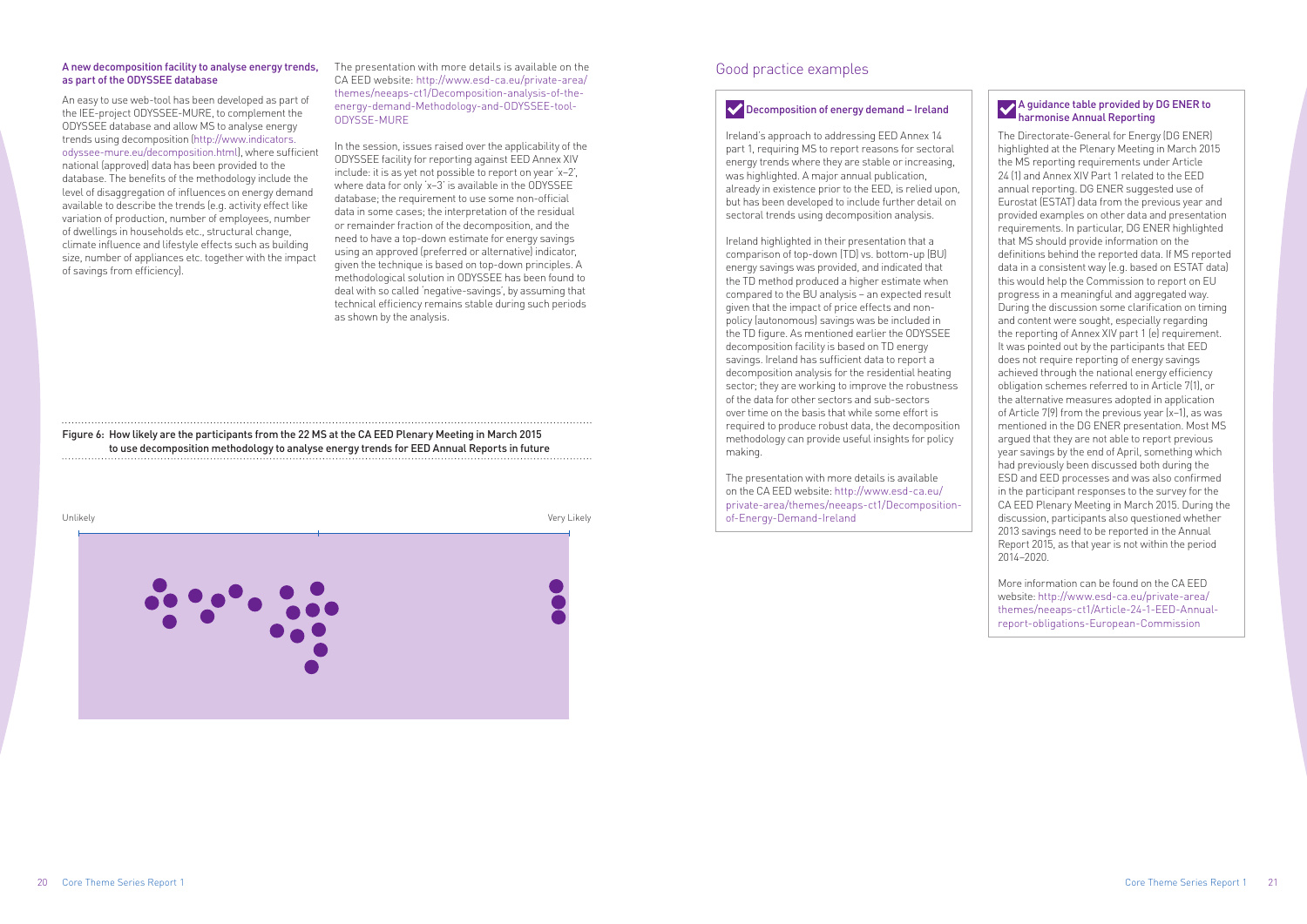These topics were discussed in the joint working group with another CA EED Core Theme: 'Energy efficiency obligation schemes, monitoring impacts of eligible measures' in March 2015. Representatives from 28 of 29 MS (including Norway) provided input to the survey in January 2015.

Understanding of the terminology for actions requiring 'monitoring and verification' and 'measurement, control and verification systems' (Article 7(6) and 7 (10)), as

well as an overview of MS progress and identification of the main challenges for MS in setting up monitoring systems were mapped in a survey in June 2014. A summary of the results of the joint working group in spring 2015, covering the topic 'Monitoring and verification for EE measures in MS', can be found in the corresponding Core Theme Series Report for 'Energy efficiency obligation schemes, monitoring impacts of eligible measures' on the CA EED website: [www.esd-ca.](http://www.esd-ca.eu/outcomes/core-theme-series-reports) [eu/outcomes/core-theme-series-reports](http://www.esd-ca.eu/outcomes/core-theme-series-reports).

The information below is based on details provided by MS via a survey (June 2015) and input received during the CA EED Plenary Meeting in October 2015. Representatives from 26 of 29 MS (including Norway) provided input to the survey.

### A wide range of measure types is used in all sectors – differences can be found between sectors

The aim of the work was to gain understanding of the terminology for those actions requiring 'monitoring and verification' and 'measurement, control and verification systems' in EED Article 7; to get an overview of MS progress, and to identify the main challenges for MS in setting up monitoring systems.

> The 26 MS responses showed a wide mix of successful measure types across all sectors – economic, information and education, policy support, regulatory instruments, research, development and deployment (RD&D) and voluntary. The most common successful PaMs type reported was economic instruments. Information and education as well as regulatory instruments are also popular PaMs types, covering a broad range of sectors. However, there are some differences in the most popular PaMs types between the sectors.

### Calculated savings based on monitored data is most used assessment method

To assess if the PaMs have worked successfully, a broad range of assessment methods were reported to be used in each sector. Only the use of specific protocols or standards seems to be very rare, used only in two sectors and by three countries. There appears to be no correlation between the monitoring method and the sector. Calculated savings based on monitored data is the most common method used.

As MS progress with implementation of the EED, by autumn 2015 it felt important to take a look at some concrete examples of policies and measures (PaMs) delivered by MS for which specific evidence of an impact had been developed (i.e. where some evidence exists that the measures are working and contributing to energy savings targets). Examples of these successful PaMs were sought from any sector, including supply side measures: PaMs can cut across implementation of many EED articles. Successful PaMs can also cover a wide range of measures from technical and behavioural measures to fiscal incentives.

# Monitoring and verification 7 8for EE measures in MS

# NEEAPs – what actions are working and how do you know it?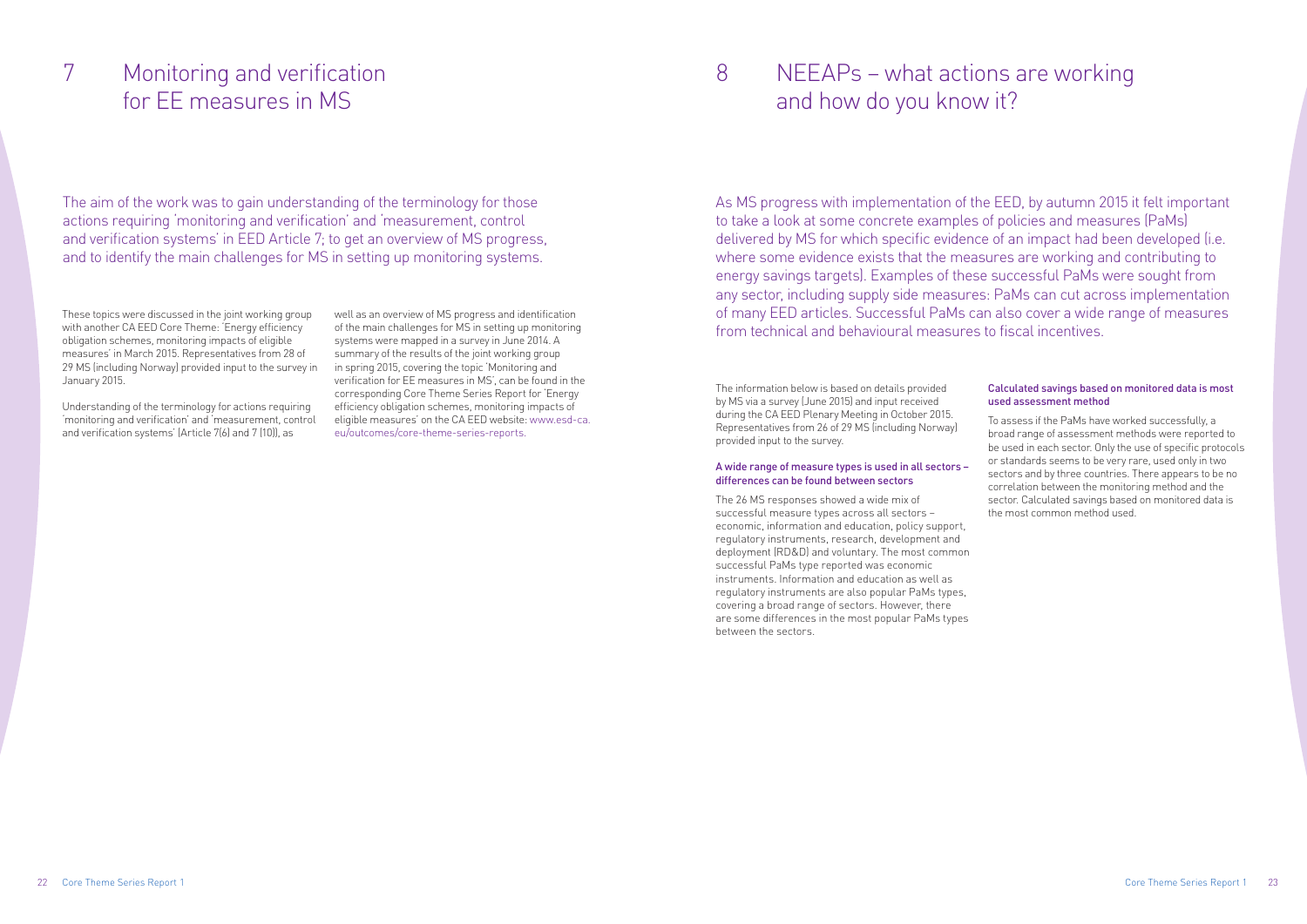#### Figure 7: Distribution of assessments methods used for reported successful PaMs Figure 8: Are targets and methods for assessing the policies/measures set at the planning stage?

%-value of reported PaMs in a sector/area per used method

### Target setting and success measurement not universally popular

It was clear from a quick poll of working group participants that defining methods for assessing the success of a policy was not uniformly done at the policy planning stage. Nor were concrete targets always set at the outset of a policy or measure.



### Monitoring from the start can lead to well reported and accepted impacts

From the practical examples given, there seems to be a significant advantage to having good, and preferably measured, data from the beginning of a policy or measure. The use of measured data led to increased funding for the measure. Such measurement can also lead to greater recognition of multiple benefits and hence help to further make the case for a policy or measure.



# We define and set numerical

target(s) in energy units or some other concrete aims to a new EE policy/measure during its planning phase. **SELIAM** 

### Good progress but always room for improvement on NEEAPs

The Joint Research Centre (JRC) highlighted some strengths and weaknesses of the 1st EED NEEAPs (NEEAP-3). Overall, quality was assessed to be improving and use of the template facilitated their comparison, even though a few MS did not use it. One of the main conclusions was that more guidance is needed in order to enable the establishment of a level playing field for how policy measures are reported and how energy savings generated by measures are calculated. The presentation is available at the CA EED website: http://www.esd-ca.eu/private-area/plenarymeetings/6th-ca-eed-luxembourg-october-2015/ct1 documents/evaluation-of-the-neeap-joint-researchcentre-jrc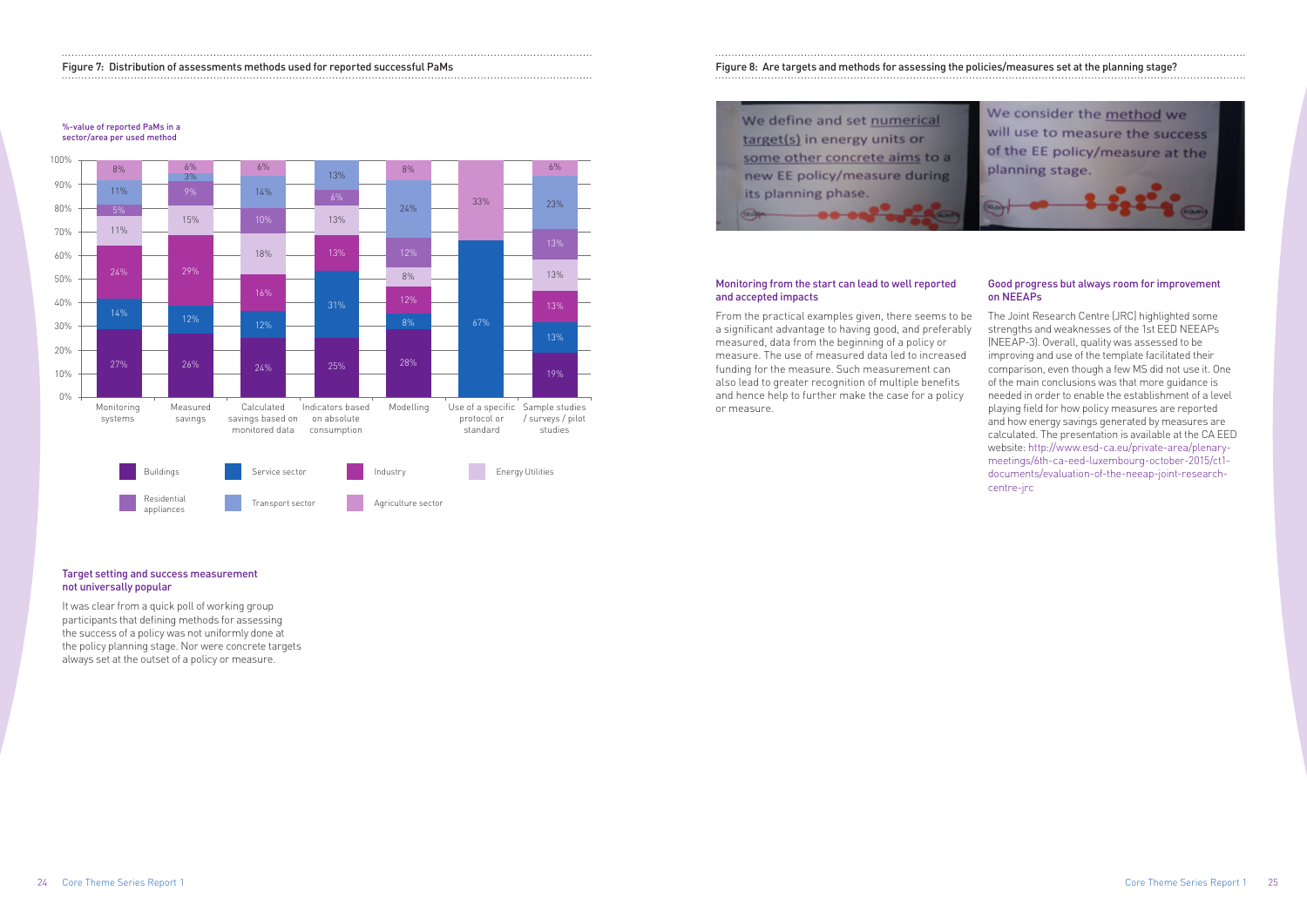Article 4 long-term renovation strategies was touched upon in the Plenary Meetings in autumn 2013 and spring 2014 before MS needed to deliver them. The information below is based on [JRC - Synthesis report on](http://iet.jrc.ec.europa.eu/energyefficiency/system/tdf/syntesis_report_building_renovation_strategies_online_fin.pdf?file=1&type=node&id=9117)  [the assessment of MS's building renovation strategies](http://iet.jrc.ec.europa.eu/energyefficiency/system/tdf/syntesis_report_building_renovation_strategies_online_fin.pdf?file=1&type=node&id=9117) (2016), a presentation on the ['Assessment of the first](http://www.esd-ca.eu/private-area/plenary-meetings/7th-ca-eed-the-hague-march-2016/ct1-documents/assessment-of-the-first-long-term-renovation-strategies-of-national-building-stocks-jrc)  [long term renovation strategies of national building](http://www.esd-ca.eu/private-area/plenary-meetings/7th-ca-eed-the-hague-march-2016/ct1-documents/assessment-of-the-first-long-term-renovation-strategies-of-national-building-stocks-jrc)  [stocks'](http://www.esd-ca.eu/private-area/plenary-meetings/7th-ca-eed-the-hague-march-2016/ct1-documents/assessment-of-the-first-long-term-renovation-strategies-of-national-building-stocks-jrc) and input received during the session at the CA EED Plenary Meeting in March 2016.

### Positive assessment of the 1st MS long term building renovation strategies – with room for improvements in the updating round

According to the JRC assessment, the majority (74%) of the renovation strategies satisfactorily addressed the EED requirements set in Article 4. This is a positive result for the first round. However, there were differences between the sections. Section (a) related to the overview of the national building stock seemed to be the best addressed section, while section (d) forwardlooking perspective to guide investment decisions, the most difficult.

MS delivered their first EED Article 4 long term building renovations strategies in spring 2014 alongside their 1st EED NEEAP. Updated strategies need to be submitted to the Commission as part of the NEEAP-4 (2nd EED NEEAP) by the end of April 2017. An overview of the assessment of these strategies and examples of MS good practices found in those first strategies were presented in spring 2016.

# Article 4 building renovation strategies – good practices

# 9 Good practice examples

## Save Energy at Home, Greece

Upgrades to the district heating network in Latvia are achieving efficiency gains.

More information can be found on the CA EED website: [http://www.esd-ca.eu/private-area/](http://www.esd-ca.eu/private-area/themes/neeaps-ct1/Energy-Efficiency-in-District-Heating-Latvia) [themes/neeaps-ct1/Energy-Efficiency-in-](http://www.esd-ca.eu/private-area/themes/neeaps-ct1/Energy-Efficiency-in-District-Heating-Latvia)[District-Heating-Latvia](http://www.esd-ca.eu/private-area/themes/neeaps-ct1/Energy-Efficiency-in-District-Heating-Latvia)

### The Green Plan, Ireland

### Technology procurement for the building sector, Sweden

Support for technology procurement in Sweden has led to over 60 projects being delivered, each with a significant energy saving.

More information can be found on the CA EED website: [http://www.esd-ca.eu/private-area/](http://www.esd-ca.eu/private-area/themes/neeaps-ct1/Technology-Procurement-a-winning-method-in-driving-innovation-Sweden) [themes/neeaps-ct1/Technology-Procurement-a](http://www.esd-ca.eu/private-area/themes/neeaps-ct1/Technology-Procurement-a-winning-method-in-driving-innovation-Sweden)[winning-method-in-driving-innovation-Sweden](http://www.esd-ca.eu/private-area/themes/neeaps-ct1/Technology-Procurement-a-winning-method-in-driving-innovation-Sweden) and GPF: [http://www.esd-ca.eu/private-area/themes/](http://www.esd-ca.eu/private-area/themes/neeaps-ct1/technology-procurement-for-the-building-sector-sweden) [neeaps-ct1/technology-procurement-for-the](http://www.esd-ca.eu/private-area/themes/neeaps-ct1/technology-procurement-for-the-building-sector-sweden)[building-sector-sweden](http://www.esd-ca.eu/private-area/themes/neeaps-ct1/technology-procurement-for-the-building-sector-sweden)

A scheme helping Greek householders to save money combines grants (of up to 70% depending on the householders' income) with zero interest loans.

More information can be found on the CA EED website: [http://www.esd-ca.eu/private-area/](http://www.esd-ca.eu/private-area/themes/neeaps-ct1/Saving-Energy-at-Home-Greece2) [themes/neeaps-ct1/Saving-Energy-at-Home-](http://www.esd-ca.eu/private-area/themes/neeaps-ct1/Saving-Energy-at-Home-Greece2)[Greece2](http://www.esd-ca.eu/private-area/themes/neeaps-ct1/Saving-Energy-at-Home-Greece2) and GPF: [http://www.esd-ca.eu/private](http://www.esd-ca.eu/private-area/themes/neeaps-ct1/saving-energy-at-home-greece)[area/themes/neeaps-ct1/saving-energy-at](http://www.esd-ca.eu/private-area/themes/neeaps-ct1/saving-energy-at-home-greece)[home-greece](http://www.esd-ca.eu/private-area/themes/neeaps-ct1/saving-energy-at-home-greece)

### Optimising Power @ Work - A large-scale behavioural change campaign, Ireland

A behavioural change campaign being run in 270 buildings in the Irish public sector. The main highlight of the programme is the use of detailed metering from the start of each project, the cost of which is around 5% of the energy spend in a given year. Measured results indicate a 20% saving which needs to be diligently maintained if savings are to persist.

More information can be found on the CA EED website: : [http://www.esd-ca.eu/private-area/](http://www.esd-ca.eu/private-area/themes/neeaps-ct1/Optimising-Power-at-Work-Ireland2) [themes/neeaps-ct1/Optimising-Power-at-Work-](http://www.esd-ca.eu/private-area/themes/neeaps-ct1/Optimising-Power-at-Work-Ireland2)[Ireland2](http://www.esd-ca.eu/private-area/themes/neeaps-ct1/Optimising-Power-at-Work-Ireland2) and GPF: [http://www.esd-ca.eu/private](http://www.esd-ca.eu/private-area/themes/neeaps-ct1/optimising-power-at-work-ireland)[area/themes/neeaps-ct1/optimising-power-at](http://www.esd-ca.eu/private-area/themes/neeaps-ct1/optimising-power-at-work-ireland)[work-ireland](http://www.esd-ca.eu/private-area/themes/neeaps-ct1/optimising-power-at-work-ireland)

### **Energy Efficiency in District Heating, Latvia**

The Green Plan is a method originally developed for the Dublin Fire Brigade to make their operations more sustainable. The model with remarkable savings has applicability across a broad cross section of buildings and business types.

The presentation with more details is available at the CA EED website: [http://www.esd-ca.eu/private](http://www.esd-ca.eu/private-area/themes/neeaps-ct1/the-green-plan-ireland2)[area/themes/neeaps-ct1/the-green-plan-ireland2](http://www.esd-ca.eu/private-area/themes/neeaps-ct1/the-green-plan-ireland2) and GPF: [http://www.esd-ca.eu/private-area/](http://www.esd-ca.eu/private-area/themes/neeaps-ct1/the-green-plan-ireland) [themes/neeaps-ct1/the-green-plan-ireland](http://www.esd-ca.eu/private-area/themes/neeaps-ct1/the-green-plan-ireland)

### Renewable Technology for improving Energy Efficiency in Greenhouses, Italy

The results of shifting from oil based to renewable based heating for greenhouses in Italy have good applicability across other MS. Strong criteria are included to ensure that only the best (top) biomass boilers are eligible and that a monitoring system is in place to verify savings before grant payments are made.

More information can be found on the CA EED website: [http://www.esd-ca.eu/private-area/](http://www.esd-ca.eu/private-area/themes/neeaps-ct1/Renewable-Technology-for-improving-Energy-Efficiency-in-Greenhouses-Italy2) [themes/neeaps-ct1/Renewable-Technology-for](http://www.esd-ca.eu/private-area/themes/neeaps-ct1/Renewable-Technology-for-improving-Energy-Efficiency-in-Greenhouses-Italy2)[improving-Energy-Efficiency-in-Greenhouses-](http://www.esd-ca.eu/private-area/themes/neeaps-ct1/Renewable-Technology-for-improving-Energy-Efficiency-in-Greenhouses-Italy2)[Italy2](http://www.esd-ca.eu/private-area/themes/neeaps-ct1/Renewable-Technology-for-improving-Energy-Efficiency-in-Greenhouses-Italy2) and GPF: [http://www.esd-ca.eu/private-area/](http://www.esd-ca.eu/private-area/themes/neeaps-ct1/renewable-technology-for-improving-energy-efficiency-in-greenhouses-italy) [themes/neeaps-ct1/renewable-technology-for](http://www.esd-ca.eu/private-area/themes/neeaps-ct1/renewable-technology-for-improving-energy-efficiency-in-greenhouses-italy)[improving-energy-efficiency-in-greenhouses-italy](http://www.esd-ca.eu/private-area/themes/neeaps-ct1/renewable-technology-for-improving-energy-efficiency-in-greenhouses-italy)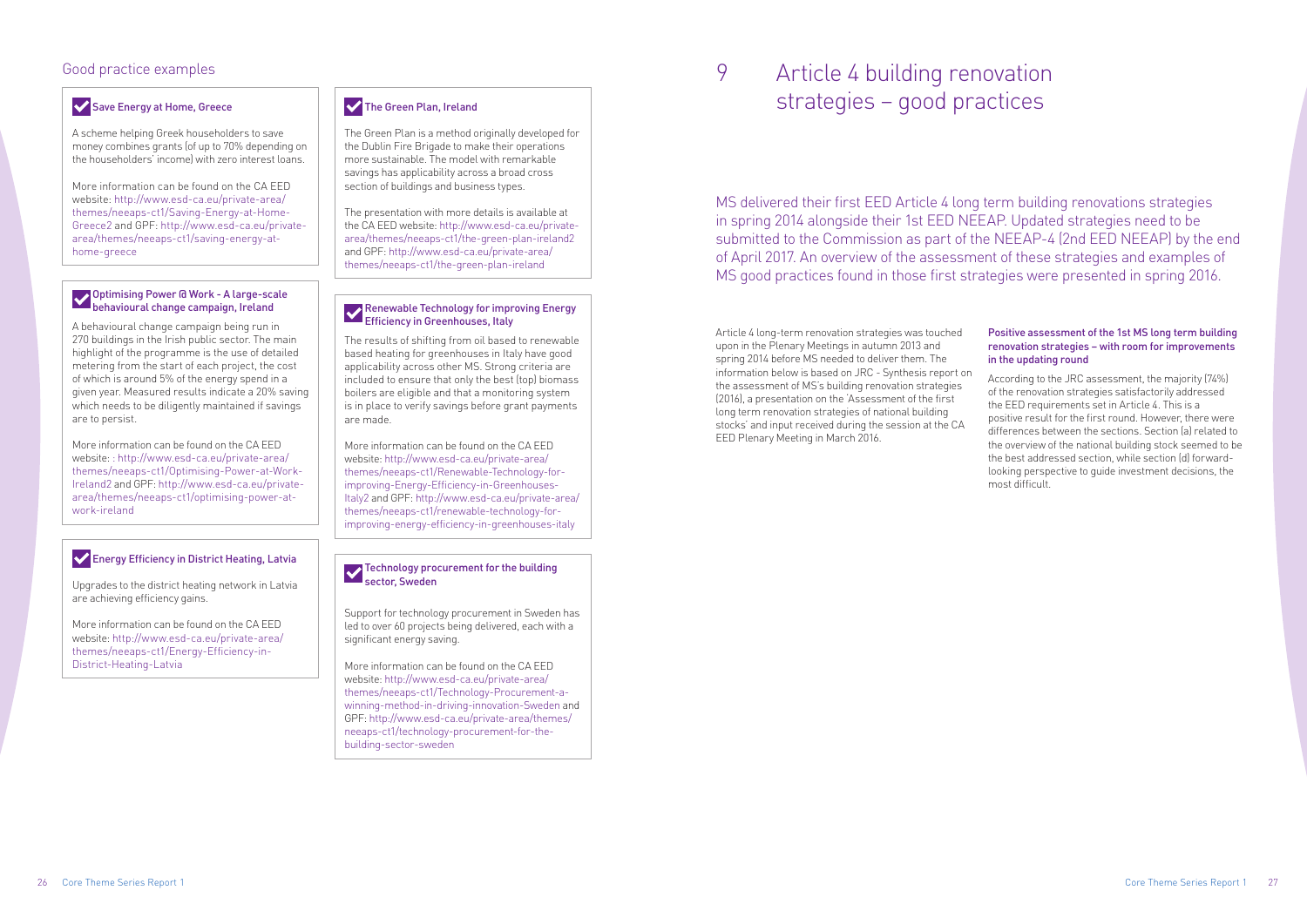

#### Areas for improvement

MS could be stronger on future targets and measures, roadmaps, and vision. R&D is often neglected. Some additional scenario analysis for retrofit rates per year would also be informative of MS plans and expectations. In general, a more holistic approach is suggested so that plans all include some assessment of costs and benefits beyond investment costs and energy savings (multiple costs/benefits). The non-residential sector needs better coverage in all five sub-sections. Existing and proposed M&V plans could also be stronger. In most strategies, there was also room for improvement in linking separate sections to the others in a more relevant conceptual flow: more integrated and better linked documents will lead to more coherent strategies.



### A strategy is only good if it has IMPACT!

It was evident from a quick poll of working group participants that the first renovation strategy had not yet led to an increase in the level of activity in MS. It would be interesting to hear more from MS that felt their strategy had already led to more action as this is the ultimate aim of any planning/strategy process.

### Horizon 2020 / Build Upon -project – World Green Building Council

World Green Building Council runs the Horizon 2020 [Build Upon Project](http://www.esd-ca.eu/private-area/plenary-meetings/7th-ca-eed-the-hague-march-2016/ct1-documents/build-upon-project-james-drinkwater-world-green-building-council) which aims to help MS to deliver updated building strategies by 30 April 2017. The main idea of the project is to bring together governments, businesses, NGOs and householders to enable the achievement of challenging European renovation targets.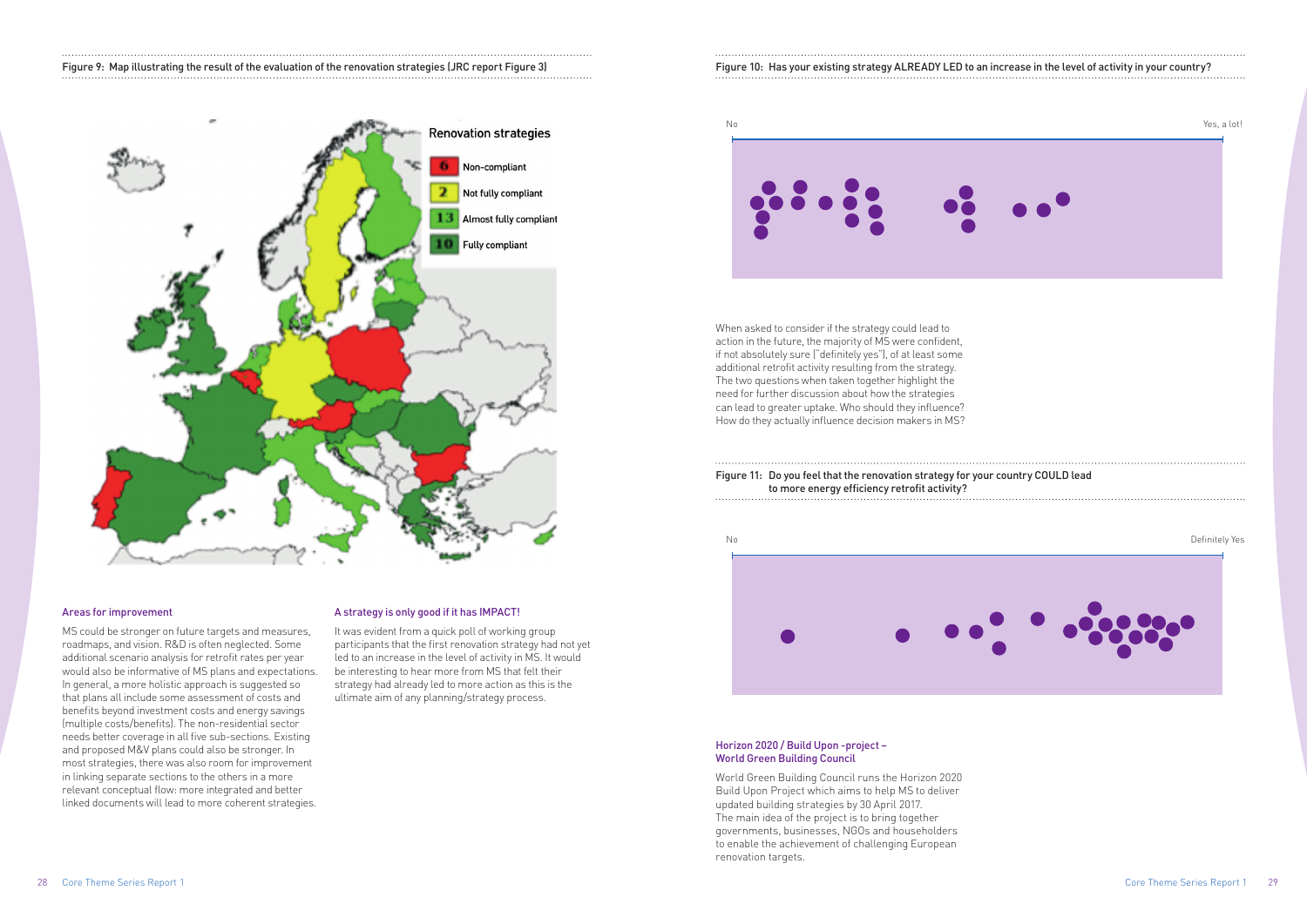## Good practice examples

### The JRC synthesis report

The JRC synthesis report provides an assessment of MS' building renovation strategies developed under Article 4 of the Directive. At the meeting in The Hague, best practice examples for renovation strategies under Article 4 sections a) to e) were presented by those countries which had the highest scoring strategies in the [JRC](http://iet.jrc.ec.europa.eu/energyefficiency/system/tdf/syntesis_report_building_renovation_strategies_online_fin.pdf?file=1&type=node&id=9117)  [assessment report](http://iet.jrc.ec.europa.eu/energyefficiency/system/tdf/syntesis_report_building_renovation_strategies_online_fin.pdf?file=1&type=node&id=9117): [http://iet.jrc.ec.europa.eu/](http://iet.jrc.ec.europa.eu/energyefficiency/system/tdf/syntesis_report_building_renovation_strategies_online_fin.pdf?file=1&type=node&id=9117) [energyefficiency/system/tdf/syntesis\\_report\\_](http://iet.jrc.ec.europa.eu/energyefficiency/system/tdf/syntesis_report_building_renovation_strategies_online_fin.pdf?file=1&type=node&id=9117) building renovation strategies online fin. [pdf?file=1&type=node&id=9117](http://iet.jrc.ec.europa.eu/energyefficiency/system/tdf/syntesis_report_building_renovation_strategies_online_fin.pdf?file=1&type=node&id=9117)

### Article 4 b)

### Identification of cost-effective approaches to renovation, Brussels Capital Region

The focus was on cost effective approaches for refurbishment. A disaggregated view of the building stock was again an important part of the work. Detailed modelling was used to look at the range of cost-optimal investments. The key conclusion is that it is important to consider total package costs, not just individual measures.

More information can be found on the CA EED website: [http://www.esd-ca.eu/private-area/](http://www.esd-ca.eu/private-area/themes/neeaps-ct1/Refurbishment-strategy-Brussels-Capital-Region-Belgium) [themes/neeaps-ct1/Refurbishment-strategy-](http://www.esd-ca.eu/private-area/themes/neeaps-ct1/Refurbishment-strategy-Brussels-Capital-Region-Belgium)[Brussels-Capital-Region-Belgium](http://www.esd-ca.eu/private-area/themes/neeaps-ct1/Refurbishment-strategy-Brussels-Capital-Region-Belgium)

### Article 4 c) Policies to stimulate cost-effective renovations, Spain

The process for developing Spain's renovation strategy was described. A SWOT analysis, how stakeholders could help deliver the strategy, proposals for measures to develop the strategy and a forward looking perspective were addressed. Innovative approaches include the use of GIS tools for analysis of the building stock.

### Energiesprong initiative – Energiesprong, **Netherlands**

More information can be found on the CA EED website: [http://www.esd-ca.eu/private-area/](http://www.esd-ca.eu/private-area/themes/neeaps-ct1/Long-term-strategy-for-the-energy-renovation-in-the-buildings-sector-Spain) [themes/neeaps-ct1/Long-term-strategy-for-the](http://www.esd-ca.eu/private-area/themes/neeaps-ct1/Long-term-strategy-for-the-energy-renovation-in-the-buildings-sector-Spain)[energy-renovation-in-the-buildings-sector-Spain](http://www.esd-ca.eu/private-area/themes/neeaps-ct1/Long-term-strategy-for-the-energy-renovation-in-the-buildings-sector-Spain)

## Article 4 d)

#### Forward-looking perspective to guide investment decisions, Greece

Greece has set a vision for a sustainable building stock by 2050. Their strategy is strong, especially on scenario analysis, providing detailed energy efficiency market analysis, analysing the multiple benefits of energy efficiency, and using the CRISP methodology for thinking about future prospects.

More information can be found on the CA EED website: [http://www.esd-ca.eu/private-area/](http://www.esd-ca.eu/private-area/themes/neeaps-ct1/Long-term-strategy-for-mobilising-investment-in-the-renovation-of-the-national-stock-of-residential-and-commercial-buildings-Greece) [themes/neeaps-ct1/Long-term-strategy-for](http://www.esd-ca.eu/private-area/themes/neeaps-ct1/Long-term-strategy-for-mobilising-investment-in-the-renovation-of-the-national-stock-of-residential-and-commercial-buildings-Greece)[mobilising-investment-in-the-renovation-of-the](http://www.esd-ca.eu/private-area/themes/neeaps-ct1/Long-term-strategy-for-mobilising-investment-in-the-renovation-of-the-national-stock-of-residential-and-commercial-buildings-Greece)[national-stock-of-residential-and-commercial](http://www.esd-ca.eu/private-area/themes/neeaps-ct1/Long-term-strategy-for-mobilising-investment-in-the-renovation-of-the-national-stock-of-residential-and-commercial-buildings-Greece)[buildings-Greece](http://www.esd-ca.eu/private-area/themes/neeaps-ct1/Long-term-strategy-for-mobilising-investment-in-the-renovation-of-the-national-stock-of-residential-and-commercial-buildings-Greece)

### Article 4 e) Estimate of expected energy savings and wider benefits, Romania

Romania's strategy was particularly strong on the assessment of the wider benefits of energy efficiency improvements. The total benefits are expected to be worth approximately 4.6 times the value of the energy savings from energy efficiency retrofits.

More information can be found on the CA EED website: [http://www.esd-ca.eu/private-area/](http://www.esd-ca.eu/private-area/themes/neeaps-ct1/Estimating-expected-energy-savings-and-wider-benefits-Romania) [themes/neeaps-ct1/Estimating-expected-energy](http://www.esd-ca.eu/private-area/themes/neeaps-ct1/Estimating-expected-energy-savings-and-wider-benefits-Romania)[savings-and-wider-benefits-Romania](http://www.esd-ca.eu/private-area/themes/neeaps-ct1/Estimating-expected-energy-savings-and-wider-benefits-Romania)

The goal of the initiative [\(http://energiesprong.](http://energiesprong.nl/transitionzero/) [nl/transitionzero/](http://energiesprong.nl/transitionzero/)) is to make Net Zero Energy refurbishments a market reality. This initiative was identified in the JRC assessments report as one of the innovative approaches MS had reported in their 1st Article 4 renovation strategies.

Following a JRC assessment of previous NEEAPs, a number of areas for improvements and recommendations for MS in the development of their NEEAP-4 was communicated on an article-by-article basis. Key recommendations included issues such as:

- Clarity around targets (calculation, baseline scenarios, progress)
- Updating of Article 7 lists of policies and measures
- Reporting of policy measures (some good practices highlighted)
- Better integration of renovation strategies including a more in-depth look at the commercial building stock

- Enhancing M&V proposals
- • Highlighting what is working well and perhaps what didn't work so well. Learn together!

• Making savings calculation methodologies available.

Based on the survey in the plenary meeting, 70% of the responding MS (17) will take into account work undertaken at the CA EED, such as making use of other MS NEEAPs presentations and discussions, considering good practice measures presented and discussed at CA EED and other useful information on Article 4, reporting best practices of policies and measures etc.

The objectives of the Energy Union Governance initiative were presented and discussed with regards to the streamlining of planning and reporting obligations. The concept of a National Energy and Climate Plan (NECP) incorporating existing obligations such as the NREAP template, Climate Action Planning and Reporting and the NEEAP template, with new obligations on energy security, internal energy market and R&D, was introduced. The idea is to adapt to the 2030 targets, increase coherence and integration, increase consistency, and reduce administrative burden.

The ideas presented on the Energy Union planning and reporting initiative raised several questions across a number of issues, including the planned timing of the first NECP reporting and the potential annual timing difficulty given the availability of historic statistical data. Further discussion and guidance will be necessary on how the new initiative works and how it will streamline reporting in practice.

The EED requires MS to submit their 2nd EED NEEAP (NEEAP-4) by 30th April 2017. What is expected from the upcoming NEEAPs was communicated in autumn 2016. The status of the Energy Union Governance initiative relating to the streamlining of planning and reporting obligations and its interlinkages with the EED planning and reporting was also discussed in autumn 2016.

## 2nd EED NEEAPs for 2017 and the future of planning and reporting obligations 10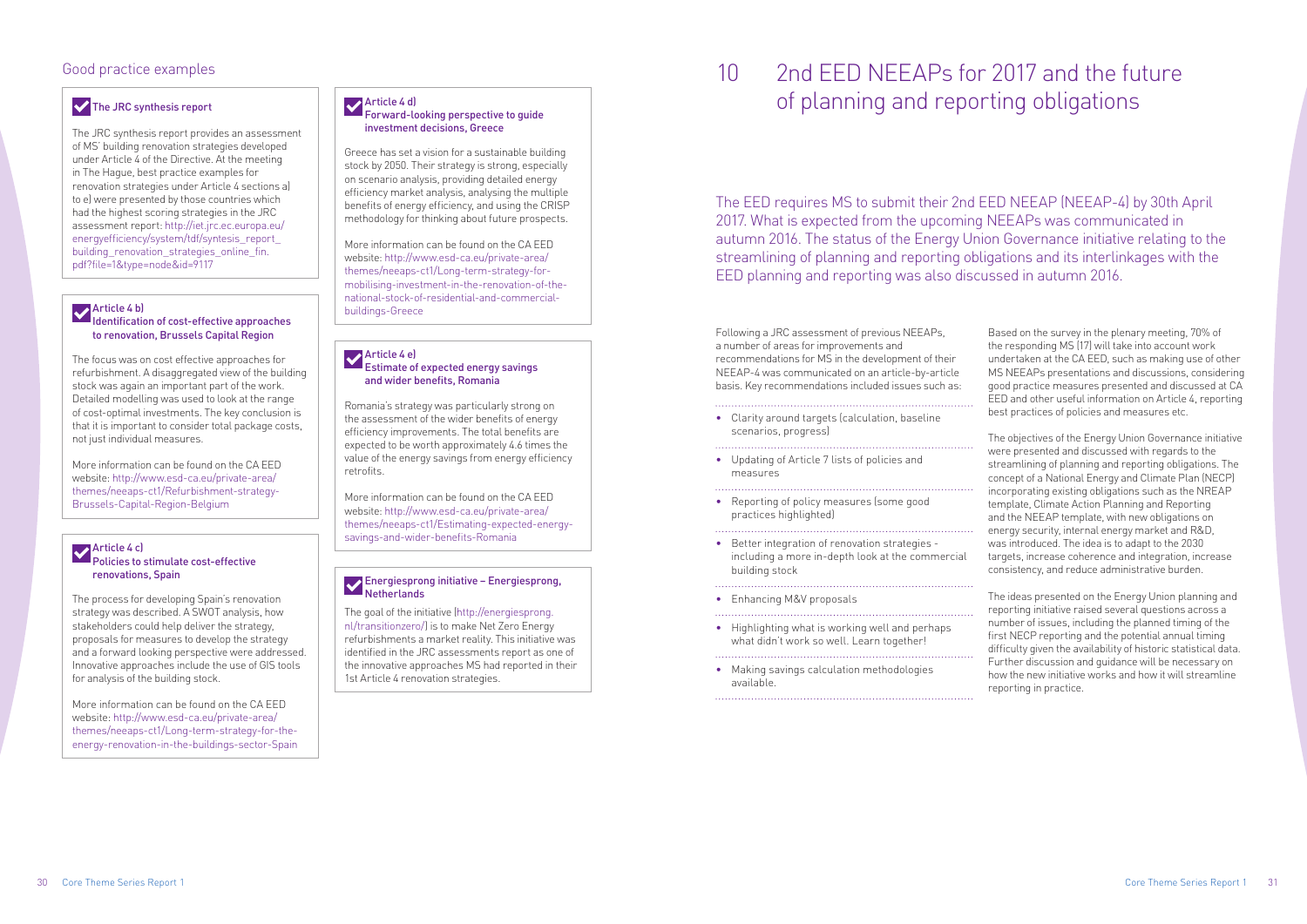By presenting the reporting-related obligations of the EED in one report and making a visual reporting timeline, the CA EED has helped the participating implementing bodies and ministries keep track of the numerous reporting-related requirements and their due dates. This tool has been very well received and it gained very positive feedback from CA participants.

This work also provided an insight into EED Article 3 target setting, as well as a view of how to compare and find a link between ESD/EED methodologies when reporting energy savings for the 1st EED NEEAPs. The majority of MS are also fulfilling the EED requirement to analyse the reasons behind consumption patterns in sectors where energy consumption remains stable or is showing an increasing trend, which doesn't seem to be a problem for most MS.

Decomposition methodology for analysis seemed to be quite well known in MS but only very few use it for EED analyses. In most MS, the previous year's energy savings from policy measures are only expected to be available some time after April of the following year, even as late as the Autumn. Thus, MS will be able to report the results of 'the reporting year 2' in annual reports and the NEEAPs, re-confirming what was discussed during the EED negotiations.

The mapping of measures introduced or updated after the NEEAP- 2 (2011) reveals national policies which are contributing to overall national energy efficiency targets for 2020, and demonstrate the effort MS are making to implement the different kinds of measures necessary for implementation of the EED'. Mapping also lead to the conclusion that EE policies across the MS are predominantly focused on end-use sectors. To assess if the policies or measures have worked successfully, a broad range of assessment methods were reported. MS most commonly used calculated savings based on monitored data. The use of specific protocols or standards seems to be very rare. It was also shown that defining methods for assessing the success of a policy is not uniformly done at the policy planning stage, even when it could lead to greater recognition of multiple benefits and hence help to further make the case for a policy or measure.

When asked in advance, MS saw the Article 4 longterm renovation strategy as a demanding task with a very short timeframe. However, the assessment of the first long-term building renovation strategies was quite positive even though room for improvement was found. In addition, one challenge will be how the strategy will in practice lead to an increase in the level of activity in MS.

For the forthcoming NEEAPs in 2017, a number of areas for improvement regarding most of the EED Articles were recommended. One key area to improve is the description of the policy measures and their energy savings calculation methods, as well as information on how M&V is ensured.

MS participants who are responsible for NEEAP reporting require further guidance on the Energy Union Governance initiative related to the streamlining of planning and reporting obligations. More information, discussion and clarification seemed to be needed to convince MS participants that, for example, the objective of the initiative to reduce administrative burden will be fulfilled.

The work done in the course of the CA EED in this area seems to be useful for many MS, based on the feedback received through the survey at the last plenary meeting.

CA EED participants indicated that the EED reporting requirements would require considerably more resources than reporting under the Energy Services Directive. Resource availability within a short timeframe also caused difficulties in the comprehensive target setting process. Many MS seemed concerned that limited human and financial resources mean that reporting detracts resources from implementation.

This work has provided the first overview of existing and planned methodologies for calculating primary energy savings resulting from measures set under the EED. New measures set after the 2nd ESD NEEAPs to cope with FFD requirements were also mapped. It enables ministries and implementing bodies alike to gain experience from the work that's already been done and use it going forward to make more informed decisions on new measures under EED, and to start developing or improving their methodologies for both primary and final energy saving calculations.

Mapping of new or updated energy efficiency measures that fulfil EED requirements, and that were introduced after the 2nd ESD NEEAP (NEEAP-2) in 2011, revealed that around 300 new or updated EE measures have been introduced in MS after the NEEAP-2, from which 40 to 60% are new depending on the target group or sector.

This shows MS' overall effort to implement the different kinds of measures necessary to the implementation of the EED. However the mapping also showed there are still many MS that have no legislative or non-legislative EE measures for energy production, transmission and distribution prior to NEEAP-3. It is also worth mentioning that, in addition to many new legislative or non-legislative measures, many EE measures that were introduced before 2011to comply with ESD requirements, which are still in place and also fulfil many EED requirements, have been (according to MS responses) updated due to the EED or some other reason. This reveals that it is not an end in itself to always create new measures, if there are already successful working measures in place. The mapping also showed MS' overall efforts to implement the different kinds of measures necessary to the implementation of the EED.

Based on information gathered for the CA EED Plenary Meeting in March 2015, MS are using different methods to perform analyses required by the EED Annex XIV Part 1 regarding the energy trends. There are also MS that would benefit from more guidance for these analyses. One of the tools that could be used to perform the analyses required in EED annual reports is decomposition methodology. The survey showed that this is a rather well known methodology, mainly used for energy trends analysis at national level for sector specific analyses. Even though the decomposition facility developed in the IEE/ODYSSEE project is quite easy to use it requires from the user understanding of the figures and assumptions used. In addition, good data needs to be inputted to get reliable results.

Calculated savings based on monitored data is the most commonly used assessment method. However, based on a quick poll of participants in the session, defining methods for assessing the success of a policy is not uniformly done at the policy planning stage. Nor are concrete targets always set at the outset of a policy or measure. This perhaps highlights that other priorities exist when designing and newly implementing a policy, and that measurement and verification is often only thought of later. From the practical examples given, there seems to be a significant advantage to having good data from the beginning of a policy or measure. The use of measured data led, for example, to increased funding for the measure.

A joint working group of the CA ESD, CA EPBD and CA RES provided an assistance document (November 2013) for MS to develop their first Article 4 renovation strategy. For those MS that were just starting, the optional guidelines were seen as particularly useful. In general, most MS saw the Article 4 renovation strategy as a demanding task with a very short timeframe. According to the JRC assessment, the majority (74%) of the first renovation strategies satisfactorily addressed the EED requirements set in Article 4. This is a positive result for the first round. However, it also has to be kept in mind that any strategy itself is not the main result but the starting point for action. A clear long-term road map for implementation is needed in all MS.

Material covered in spring 2014 relating to measuring energy savings from soft measures. and in spring 2015 to monitoring and verification systems for EE measures in MS. This material is included in the Core Theme Series Report for 'Energy efficiency obligation schemes, monitoring impacts of eligible measures' which can be found on the CA EED website: [http://www.ca-eed.eu/](http://www.ca-eed.eu/outcomes/core-theme-series-reports) [outcomes/core-theme-series-reports](http://www.ca-eed.eu/outcomes/core-theme-series-reports)

Those responsible for NEEAPs will require further clarification and detailed information, as well an understanding of how the Energy Union Governance initiative relating to the streamlining of planning and reporting obligations works in practice. It was not yet clear for most CA EED participants whether this new initiative will help MSs to reduce reporting obligations.

The work done under this CA EED topic produced, over the course of the CA EED (spring 2013 - autumn 2016), a number of useful outcomes, including 26 MS presentations,13 good practice fact sheets and 8 other presentations supporting the EED implementation in this area. This is in addition to all the working documents and final reports for use by MS participants. Most of the presentations and good practice fact sheets are also publicly available. Based on the survey carried out in the Plenary Meeting in autumn 2016, this work will also be utilised for example when MS work on their 2nd NEEAP (NEEAP-4), including an update of the Article 4 renovation strategy. Over 70% of respondents in autumn 2016 reported that they will take into account the work undertaken by the CA EED in this area.

# 11 Concluding remarks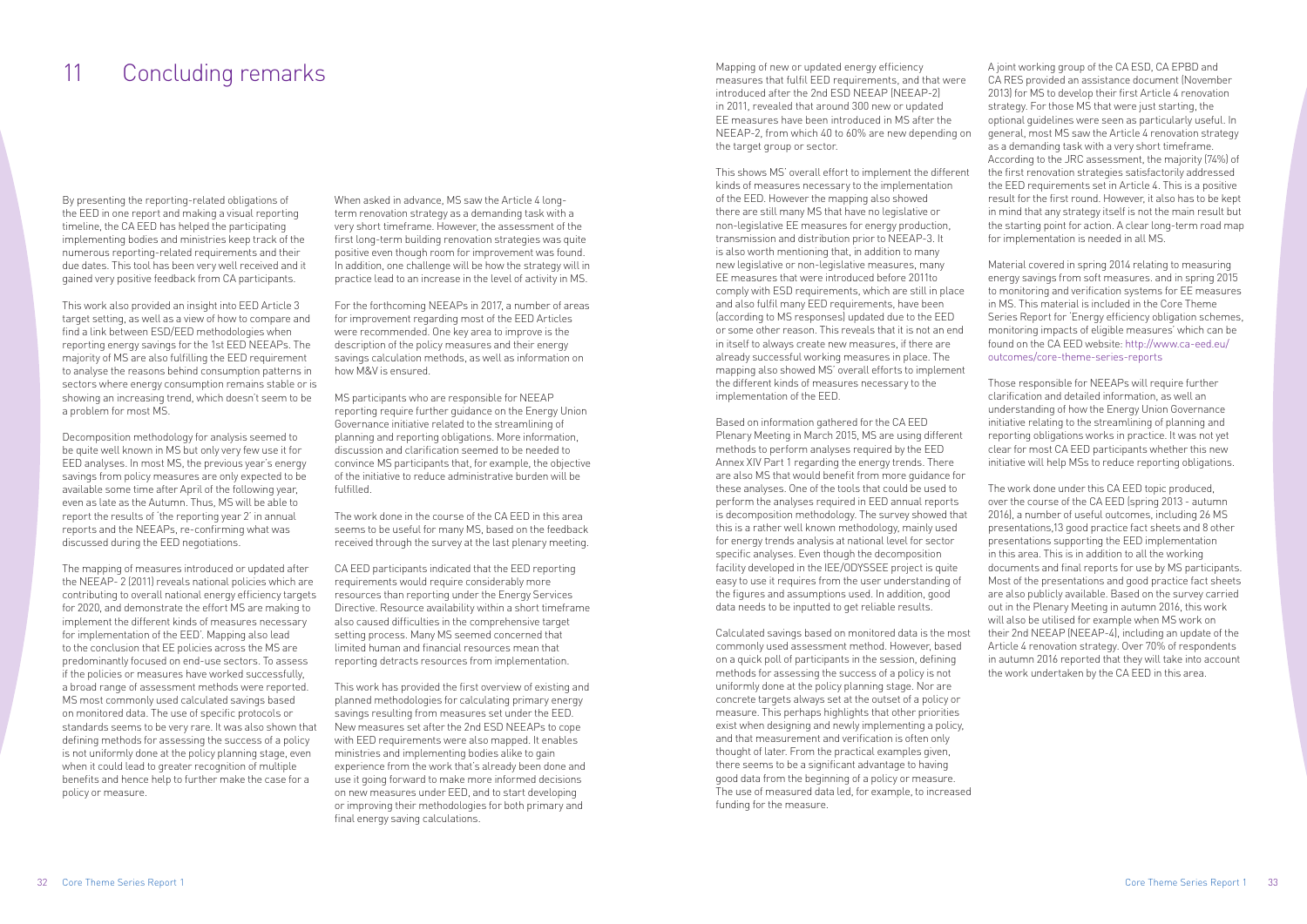Article 14(1) Updated comprehensive assessment of high-efficient cogeneration potential in heating and cooling (upon previous requirement of the EC).



\*Article 24(6) Statistics on national electricity and heat production from high and low efficiency cogeneration shall be reported every year before 30 April starting 2015.



Article 14(1),(3) Comprehensive assessment and cost-benefit analysis of high-efficient cogeneration potential in heating and cooling. Annex IX Designate the competent authorities responsible for carrying out the cost-benefit analyses.



Figure 12: Timelines 2013–2015 and 2016–2020 − reporting, notification and other reporting related provisions in the EED